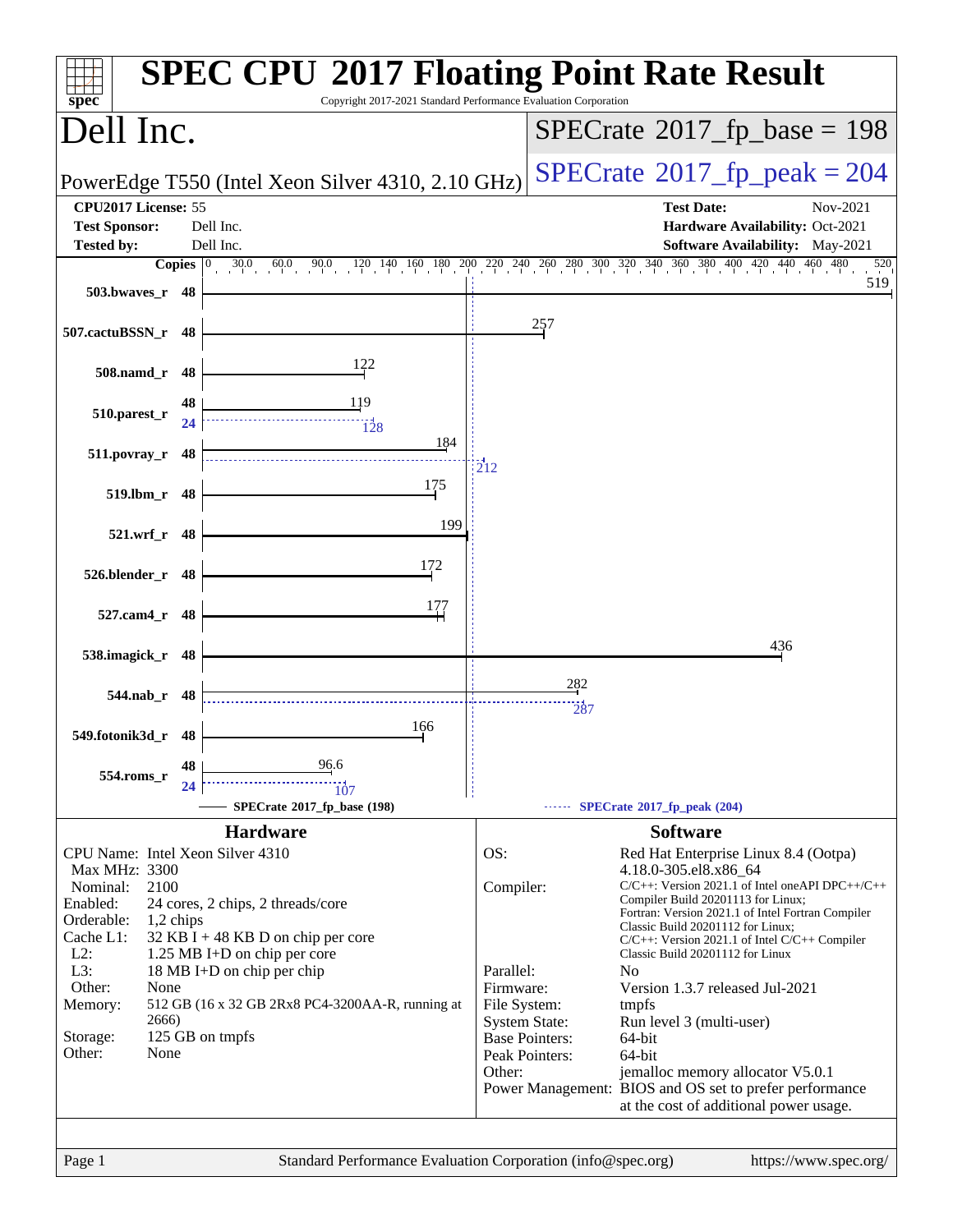|                                                                                                                                                                                                                                                                                                                     |                                                                                                                                        |                |              |                |       | <b>SPEC CPU®2017 Floating Point Rate Result</b> |       |               |                |              |                |              |                                        |              |
|---------------------------------------------------------------------------------------------------------------------------------------------------------------------------------------------------------------------------------------------------------------------------------------------------------------------|----------------------------------------------------------------------------------------------------------------------------------------|----------------|--------------|----------------|-------|-------------------------------------------------|-------|---------------|----------------|--------------|----------------|--------------|----------------------------------------|--------------|
|                                                                                                                                                                                                                                                                                                                     | $spec^*$<br>Copyright 2017-2021 Standard Performance Evaluation Corporation<br>Dell Inc.<br>$SPECrate$ <sup>®</sup> 2017_fp_base = 198 |                |              |                |       |                                                 |       |               |                |              |                |              |                                        |              |
| $SPECTate@2017_fp\_peak = 204$<br>PowerEdge T550 (Intel Xeon Silver 4310, 2.10 GHz)                                                                                                                                                                                                                                 |                                                                                                                                        |                |              |                |       |                                                 |       |               |                |              |                |              |                                        |              |
| CPU2017 License: 55<br><b>Test Date:</b><br>Nov-2021                                                                                                                                                                                                                                                                |                                                                                                                                        |                |              |                |       |                                                 |       |               |                |              |                |              |                                        |              |
| <b>Test Sponsor:</b>                                                                                                                                                                                                                                                                                                | Dell Inc.                                                                                                                              |                |              |                |       |                                                 |       |               |                |              |                |              | Hardware Availability: Oct-2021        |              |
| <b>Tested by:</b>                                                                                                                                                                                                                                                                                                   | Dell Inc.                                                                                                                              |                |              |                |       |                                                 |       |               |                |              |                |              | <b>Software Availability:</b> May-2021 |              |
|                                                                                                                                                                                                                                                                                                                     |                                                                                                                                        |                |              |                |       | <b>Results Table</b>                            |       |               |                |              |                |              |                                        |              |
|                                                                                                                                                                                                                                                                                                                     |                                                                                                                                        |                |              | <b>Base</b>    |       |                                                 |       |               |                |              | <b>Peak</b>    |              |                                        |              |
| <b>Benchmark</b>                                                                                                                                                                                                                                                                                                    | <b>Copies</b>                                                                                                                          | <b>Seconds</b> | <b>Ratio</b> | <b>Seconds</b> | Ratio | <b>Seconds</b>                                  | Ratio | <b>Copies</b> | <b>Seconds</b> | <b>Ratio</b> | <b>Seconds</b> | <b>Ratio</b> | <b>Seconds</b>                         | <b>Ratio</b> |
| 503.bwayes r                                                                                                                                                                                                                                                                                                        | 48                                                                                                                                     | 928            | 519          | 927            | 519   |                                                 |       | 48            | 928            | 519          | 927            | 519          |                                        |              |
| 507.cactuBSSN_r                                                                                                                                                                                                                                                                                                     | 48                                                                                                                                     | 236            | 257          | 237            | 257   |                                                 |       | 48            | 236            | 257          | 237            | 257          |                                        |              |
| 508.namd_r                                                                                                                                                                                                                                                                                                          | 48                                                                                                                                     | 375            | 122          | 375            | 122   |                                                 |       | 48            | 375            | 122          | 375            | 122          |                                        |              |
| 510.parest_r                                                                                                                                                                                                                                                                                                        | 48                                                                                                                                     | 1057           | 119          | 1057           | 119   |                                                 |       | 24            | 490            | 128          | 490            | 128          |                                        |              |
| 511.povray_r                                                                                                                                                                                                                                                                                                        | 48                                                                                                                                     | 610            | 184          | 610            | 184   |                                                 |       | 48            | 529            | 212          | 529            | 212          |                                        |              |
| 519.lbm_r                                                                                                                                                                                                                                                                                                           | 48                                                                                                                                     | 288            | 176          | 289            | 175   |                                                 |       | 48            | 288            | 176          | 289            | 175          |                                        |              |
| 521.wrf r                                                                                                                                                                                                                                                                                                           | 48                                                                                                                                     | 540            | 199          | 539            | 200   |                                                 |       | 48            | 540            | 199          | 539            | 200          |                                        |              |
| 526.blender_r                                                                                                                                                                                                                                                                                                       | 48                                                                                                                                     | 424            | 172          | 424            | 172   |                                                 |       | 48            | 424            | 172          | 424            | 172          |                                        |              |
| 527.cam4_r                                                                                                                                                                                                                                                                                                          | 48                                                                                                                                     | 461            | 182          | 474            | 177   |                                                 |       | 48            | 461            | 182          | 474            | 177          |                                        |              |
| 538.imagick_r                                                                                                                                                                                                                                                                                                       | 48                                                                                                                                     | 274            | 436          | 274            | 436   |                                                 |       | 48            | 274            | 436          | 274            | 436          |                                        |              |
| 544.nab_r                                                                                                                                                                                                                                                                                                           | 48                                                                                                                                     | 286            | 283          | 286            | 282   |                                                 |       | 48            | 281            | 287          | 281            | 287          |                                        |              |
| 549.fotonik3d r                                                                                                                                                                                                                                                                                                     | 48                                                                                                                                     | 1127           | 166          | 1127           | 166   |                                                 |       | 48            | 1127           | <b>166</b>   | 1127           | 166          |                                        |              |
| 554.roms r                                                                                                                                                                                                                                                                                                          | 48                                                                                                                                     | 789            | 96.7         | 789            | 96.6  |                                                 |       | 24            | 354            | 108          | 356            | 107          |                                        |              |
| $SPECrate^*2017_fp\_base =$                                                                                                                                                                                                                                                                                         |                                                                                                                                        |                | 198          |                |       |                                                 |       |               |                |              |                |              |                                        |              |
| $SPECrate^{\circ}2017$ _fp_peak =                                                                                                                                                                                                                                                                                   |                                                                                                                                        |                | 204          |                |       |                                                 |       |               |                |              |                |              |                                        |              |
|                                                                                                                                                                                                                                                                                                                     |                                                                                                                                        |                |              |                |       |                                                 |       |               |                |              |                |              |                                        |              |
| Results appear in the order in which they were run. Bold underlined text indicates a median measurement.<br><b>Submit Notes</b><br>The numactl mechanism was used to bind copies to processors. The config file option 'submit'<br>was used to generate numactl commands to bind each copy to a specific processor. |                                                                                                                                        |                |              |                |       |                                                 |       |               |                |              |                |              |                                        |              |

### **[Operating System Notes](http://www.spec.org/auto/cpu2017/Docs/result-fields.html#OperatingSystemNotes)**

Stack size set to unlimited using "ulimit -s unlimited"

For details, please see the config file.

### **[Environment Variables Notes](http://www.spec.org/auto/cpu2017/Docs/result-fields.html#EnvironmentVariablesNotes)**

Environment variables set by runcpu before the start of the run: LD\_LIBRARY\_PATH = "/mnt/ramdisk/cpu2017-1.1.8-ic2021.1/lib/intel64:/mnt/ramdisk/cpu2017-1. 1.8-ic2021.1/je5.0.1-64" MALLOC\_CONF = "retain:true"

### **[General Notes](http://www.spec.org/auto/cpu2017/Docs/result-fields.html#GeneralNotes)**

 Binaries compiled on a system with 1x Intel Core i9-7980XE CPU + 64GB RAM memory using Red Hat Enterprise Linux 8.1 Transparent Huge Pages enabled by default

#### **(Continued on next page)**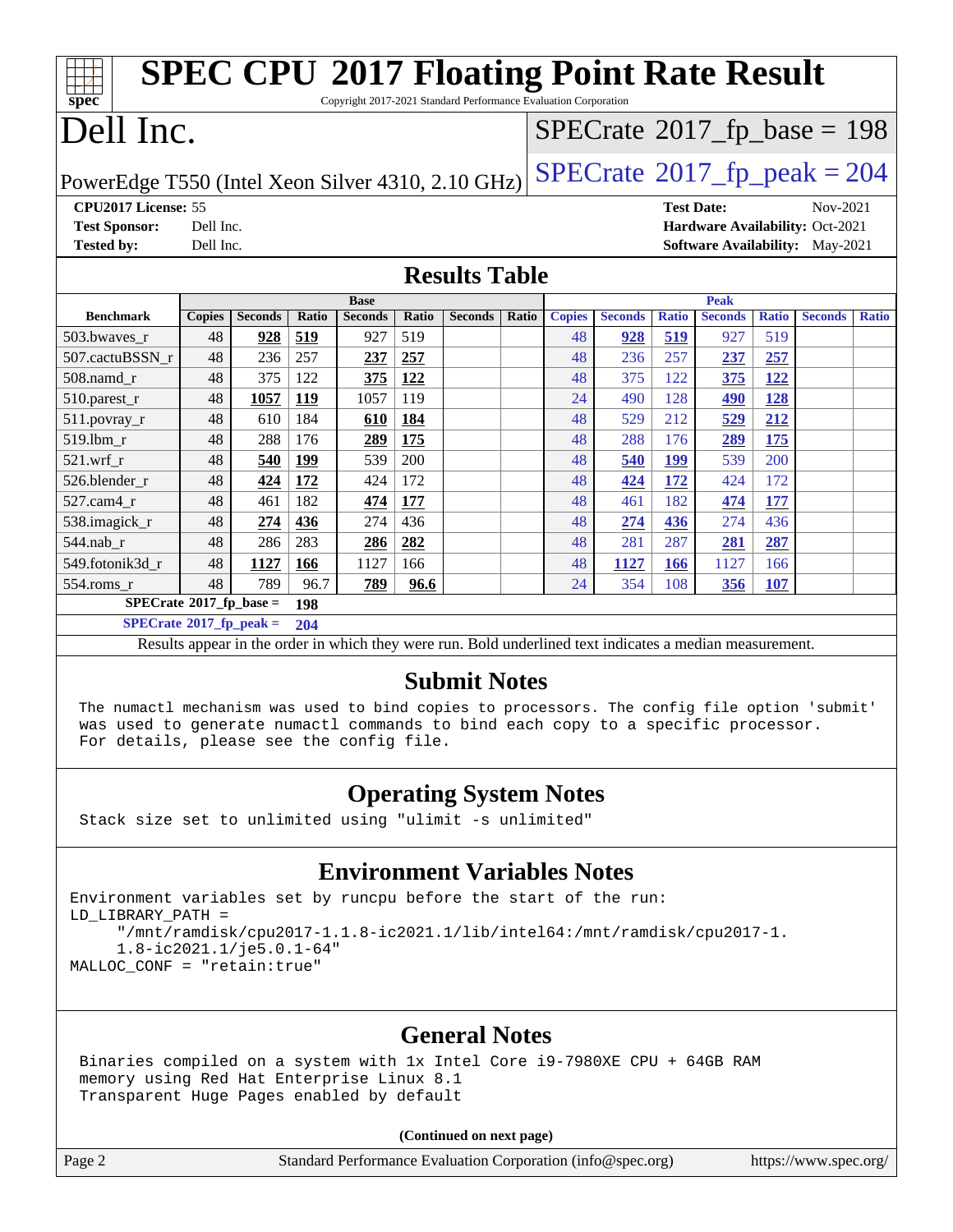| <b>SPEC CPU®2017 Floating Point Rate Result</b><br>Copyright 2017-2021 Standard Performance Evaluation Corporation<br>spec <sup>®</sup>                                                                                                                                                                                                                                                                                                                                                                                                                                                                                                                                                                                                                                                                                                                                    |                                                                                                                   |  |  |  |  |  |
|----------------------------------------------------------------------------------------------------------------------------------------------------------------------------------------------------------------------------------------------------------------------------------------------------------------------------------------------------------------------------------------------------------------------------------------------------------------------------------------------------------------------------------------------------------------------------------------------------------------------------------------------------------------------------------------------------------------------------------------------------------------------------------------------------------------------------------------------------------------------------|-------------------------------------------------------------------------------------------------------------------|--|--|--|--|--|
| Dell Inc.                                                                                                                                                                                                                                                                                                                                                                                                                                                                                                                                                                                                                                                                                                                                                                                                                                                                  | $SPECrate$ <sup>®</sup> 2017_fp_base = 198                                                                        |  |  |  |  |  |
| PowerEdge T550 (Intel Xeon Silver 4310, 2.10 GHz)                                                                                                                                                                                                                                                                                                                                                                                                                                                                                                                                                                                                                                                                                                                                                                                                                          | $SPECTate@2017_fp\_peak = 204$                                                                                    |  |  |  |  |  |
| CPU2017 License: 55<br>Dell Inc.<br><b>Test Sponsor:</b><br>Dell Inc.<br><b>Tested by:</b>                                                                                                                                                                                                                                                                                                                                                                                                                                                                                                                                                                                                                                                                                                                                                                                 | <b>Test Date:</b><br>Nov-2021<br><b>Hardware Availability: Oct-2021</b><br><b>Software Availability:</b> May-2021 |  |  |  |  |  |
| <b>General Notes (Continued)</b>                                                                                                                                                                                                                                                                                                                                                                                                                                                                                                                                                                                                                                                                                                                                                                                                                                           |                                                                                                                   |  |  |  |  |  |
| Prior to runcpu invocation<br>Filesystem page cache synced and cleared with:<br>sync; echo 3><br>/proc/sys/vm/drop_caches<br>runcpu command invoked through numactl i.e.:<br>numactl --interleave=all runcpu <etc><br/>jemalloc, a general purpose malloc implementation<br/>built with the RedHat Enterprise 7.5, and the system compiler gcc 4.8.5<br/>sources available from jemalloc.net or https://github.com/jemalloc/jemalloc/releases<br/>NA: The test sponsor attests, as of date of publication, that CVE-2017-5754 (Meltdown)<br/>is mitigated in the system as tested and documented.<br/>Yes: The test sponsor attests, as of date of publication, that CVE-2017-5753 (Spectre variant 1)<br/>is mitigated in the system as tested and documented.<br/>Yes: The test sponsor attests, as of date of publication, that CVE-2017-5715 (Spectre variant 2)</etc> |                                                                                                                   |  |  |  |  |  |
| is mitigated in the system as tested and documented.<br>Benchmark run from a 125 GB ramdisk created with the cmd: "mount -t tmpfs -o size=125G tmpfs /mnt/ramdisk"                                                                                                                                                                                                                                                                                                                                                                                                                                                                                                                                                                                                                                                                                                         |                                                                                                                   |  |  |  |  |  |
| <b>Platform Notes</b>                                                                                                                                                                                                                                                                                                                                                                                                                                                                                                                                                                                                                                                                                                                                                                                                                                                      |                                                                                                                   |  |  |  |  |  |
| BIOS settings:<br>Sub NUMA Cluster : 2-Way Clustering<br>Virtualization Technology : Disabled                                                                                                                                                                                                                                                                                                                                                                                                                                                                                                                                                                                                                                                                                                                                                                              |                                                                                                                   |  |  |  |  |  |
| System Profile : Custom<br>CPU Power Management : Maximum Performance<br>C1E : Disabled<br>C States : Autonomous<br>Memory Patrol Scrub: Disabled<br>Energy Efficiency Policy : Performance<br>CPU Interconnect Bus Link<br>Power Management : Disabled<br>PCI ASPM L1 Link<br>Power Management : Disabled                                                                                                                                                                                                                                                                                                                                                                                                                                                                                                                                                                 |                                                                                                                   |  |  |  |  |  |
| Sysinfo program /mnt/ramdisk/cpu2017-1.1.8-ic2021.1/bin/sysinfo<br>Rev: r6622 of 2021-04-07 982a61ec0915b55891ef0e16acafc64d<br>running on localhost. localdomain Sat Nov 6 21:30:11 2021                                                                                                                                                                                                                                                                                                                                                                                                                                                                                                                                                                                                                                                                                  |                                                                                                                   |  |  |  |  |  |
| SUT (System Under Test) info as seen by some common utilities.<br>For more information on this section, see<br>https://www.spec.org/cpu2017/Docs/config.html#sysinfo                                                                                                                                                                                                                                                                                                                                                                                                                                                                                                                                                                                                                                                                                                       |                                                                                                                   |  |  |  |  |  |
| From /proc/cpuinfo<br>model name : Intel(R) Xeon(R) Silver 4310 CPU @ 2.10GHz                                                                                                                                                                                                                                                                                                                                                                                                                                                                                                                                                                                                                                                                                                                                                                                              |                                                                                                                   |  |  |  |  |  |
| (Continued on next page)                                                                                                                                                                                                                                                                                                                                                                                                                                                                                                                                                                                                                                                                                                                                                                                                                                                   |                                                                                                                   |  |  |  |  |  |
| Page 3<br>Standard Performance Evaluation Corporation (info@spec.org)                                                                                                                                                                                                                                                                                                                                                                                                                                                                                                                                                                                                                                                                                                                                                                                                      | https://www.spec.org/                                                                                             |  |  |  |  |  |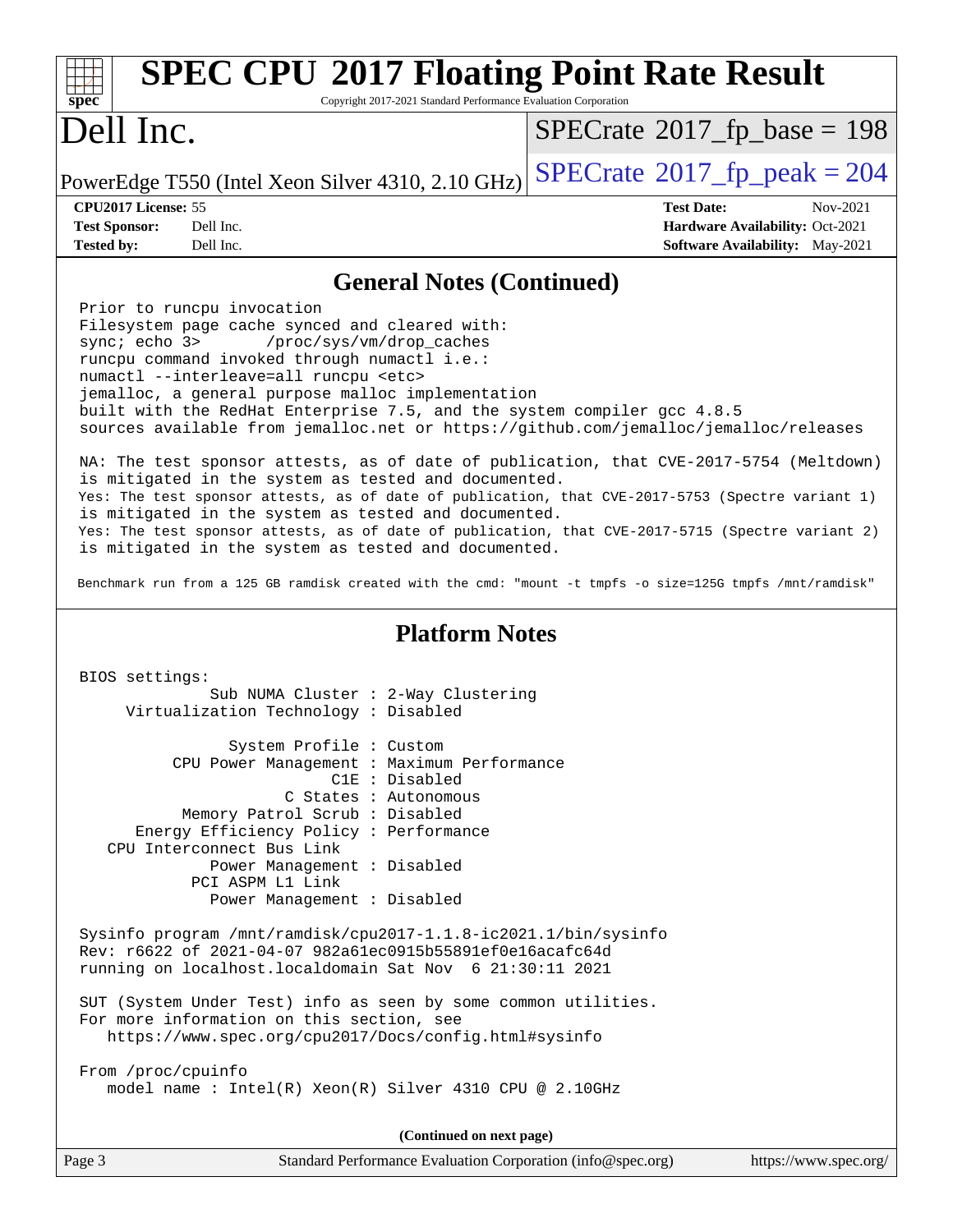| spec <sup>®</sup>                                                                                                                                                                                                                                                                                                                                                                                                                                                                                                                                                                                                                | Copyright 2017-2021 Standard Performance Evaluation Corporation                                                                                                                                                                                                                                                                                                                                                                                                                                                                                                                        | <b>SPEC CPU®2017 Floating Point Rate Result</b>                                                                                                                                                                                                                                                                                                                                                                                                                                                                                                                                                                                                                                                                                                                 |                       |
|----------------------------------------------------------------------------------------------------------------------------------------------------------------------------------------------------------------------------------------------------------------------------------------------------------------------------------------------------------------------------------------------------------------------------------------------------------------------------------------------------------------------------------------------------------------------------------------------------------------------------------|----------------------------------------------------------------------------------------------------------------------------------------------------------------------------------------------------------------------------------------------------------------------------------------------------------------------------------------------------------------------------------------------------------------------------------------------------------------------------------------------------------------------------------------------------------------------------------------|-----------------------------------------------------------------------------------------------------------------------------------------------------------------------------------------------------------------------------------------------------------------------------------------------------------------------------------------------------------------------------------------------------------------------------------------------------------------------------------------------------------------------------------------------------------------------------------------------------------------------------------------------------------------------------------------------------------------------------------------------------------------|-----------------------|
| Dell Inc.                                                                                                                                                                                                                                                                                                                                                                                                                                                                                                                                                                                                                        |                                                                                                                                                                                                                                                                                                                                                                                                                                                                                                                                                                                        | $SPECrate^{\circ}2017$ [p base = 198                                                                                                                                                                                                                                                                                                                                                                                                                                                                                                                                                                                                                                                                                                                            |                       |
| PowerEdge T550 (Intel Xeon Silver 4310, 2.10 GHz)                                                                                                                                                                                                                                                                                                                                                                                                                                                                                                                                                                                |                                                                                                                                                                                                                                                                                                                                                                                                                                                                                                                                                                                        | $SPECTate@2017_fp\_peak = 204$                                                                                                                                                                                                                                                                                                                                                                                                                                                                                                                                                                                                                                                                                                                                  |                       |
| CPU2017 License: 55<br><b>Test Sponsor:</b><br>Dell Inc.<br><b>Tested by:</b><br>Dell Inc.                                                                                                                                                                                                                                                                                                                                                                                                                                                                                                                                       |                                                                                                                                                                                                                                                                                                                                                                                                                                                                                                                                                                                        | <b>Test Date:</b><br>Hardware Availability: Oct-2021<br><b>Software Availability:</b> May-2021                                                                                                                                                                                                                                                                                                                                                                                                                                                                                                                                                                                                                                                                  | Nov-2021              |
|                                                                                                                                                                                                                                                                                                                                                                                                                                                                                                                                                                                                                                  | <b>Platform Notes (Continued)</b>                                                                                                                                                                                                                                                                                                                                                                                                                                                                                                                                                      |                                                                                                                                                                                                                                                                                                                                                                                                                                                                                                                                                                                                                                                                                                                                                                 |                       |
| "physical id"s (chips)<br>2<br>48 "processors"<br>cpu cores $: 12$<br>siblings : 24<br>From 1scpu from util-linux 2.32.1:<br>Architecture:<br>$CPU$ op-mode(s):<br>Byte Order:<br>CPU(s):<br>On-line CPU(s) list: $0-47$<br>$Thread(s)$ per core:<br>$Core(s)$ per socket:<br>Socket(s):<br>NUMA $node(s):$<br>Vendor ID:<br>BIOS Vendor ID:<br>CPU family:<br>Model:<br>Model name:<br>BIOS Model name:<br>Stepping:<br>CPU MHz:<br>BogoMIPS:<br>Virtualization:<br>Lld cache:<br>Lli cache:<br>$L2$ cache:<br>L3 cache:<br>NUMA node0 CPU(s):<br>NUMA nodel CPU(s):<br>NUMA $node2$ $CPU(s)$ :<br>NUMA node3 CPU(s):<br>Flags: | physical 0: cores 0 1 2 3 4 5 6 7 8 9 10 11<br>physical 1: cores 0 1 2 3 4 5 6 7 8 9 10 11<br>x86 64<br>$32$ -bit, $64$ -bit<br>Little Endian<br>48<br>2<br>12<br>2<br>4<br>GenuineIntel<br>Intel<br>6<br>106<br>$Intel(R) Xeon(R) Silver 4310 CPU @ 2.10GHz$<br>$Intel(R) Xeon(R) Silver 4310 CPU @ 2.10GHz$<br>6<br>3299.533<br>4200.00<br>$VT - x$<br>48K<br>32K<br>1280K<br>18432K<br>$0, 4, 8, 12, 16, 20, 24, 28, 32, 36, 40, 44$<br>2, 6, 10, 14, 18, 22, 26, 30, 34, 38, 42, 46<br>1, 5, 9, 13, 17, 21, 25, 29, 33, 37, 41, 45<br>3, 7, 11, 15, 19, 23, 27, 31, 35, 39, 43, 47 | cores, siblings (Caution: counting these is hw and system dependent. The following<br>excerpts from /proc/cpuinfo might not be reliable. Use with caution.)<br>fpu vme de pse tsc msr pae mce cx8 apic sep mtrr pge mca cmov<br>pat pse36 clflush dts acpi mmx fxsr sse sse2 ss ht tm pbe syscall nx pdpe1gb rdtscp<br>lm constant_tsc art arch_perfmon pebs bts rep_good nopl xtopology nonstop_tsc cpuid<br>aperfmperf pni pclmulqdq dtes64 monitor ds_cpl vmx smx est tm2 ssse3 sdbg fma cx16<br>xtpr pdcm pcid dca sse4_1 sse4_2 x2apic movbe popcnt tsc_deadline_timer aes xsave<br>avx f16c rdrand lahf_lm abm 3dnowprefetch cpuid_fault epb cat_13 invpcid_single<br>intel_ppin ssbd mba ibrs ibpb stibp ibrs_enhanced fsgsbase tsc_adjust bmil hle avx2 |                       |
|                                                                                                                                                                                                                                                                                                                                                                                                                                                                                                                                                                                                                                  |                                                                                                                                                                                                                                                                                                                                                                                                                                                                                                                                                                                        | smep bmi2 erms invpcid cqm rdt_a avx512f avx512dq rdseed adx smap avx512ifma<br>clflushopt clwb intel_pt avx512cd sha_ni avx512bw avx512vl xsaveopt xsavec xgetbvl<br>xsaves cqm_llc cqm_occup_llc cqm_mbm_total cqm_mbm_local split_lock_detect wbnoinvd                                                                                                                                                                                                                                                                                                                                                                                                                                                                                                       |                       |
|                                                                                                                                                                                                                                                                                                                                                                                                                                                                                                                                                                                                                                  | (Continued on next page)                                                                                                                                                                                                                                                                                                                                                                                                                                                                                                                                                               |                                                                                                                                                                                                                                                                                                                                                                                                                                                                                                                                                                                                                                                                                                                                                                 |                       |
| Page 4                                                                                                                                                                                                                                                                                                                                                                                                                                                                                                                                                                                                                           | Standard Performance Evaluation Corporation (info@spec.org)                                                                                                                                                                                                                                                                                                                                                                                                                                                                                                                            |                                                                                                                                                                                                                                                                                                                                                                                                                                                                                                                                                                                                                                                                                                                                                                 | https://www.spec.org/ |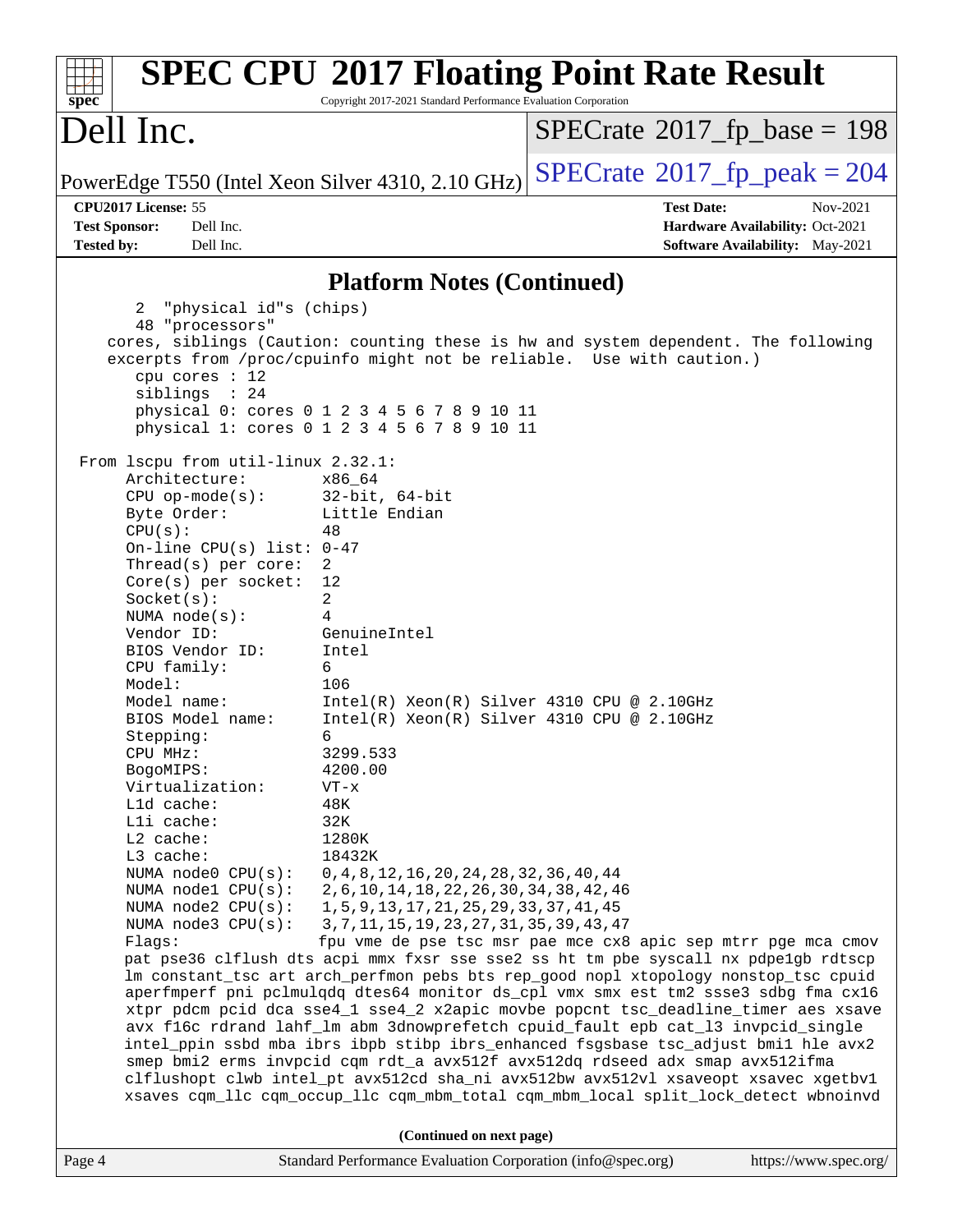| <b>SPEC CPU®2017 Floating Point Rate Result</b><br>$spec^*$<br>Copyright 2017-2021 Standard Performance Evaluation Corporation                                                                                                                                                                                                                                                                                                                                                                                                                                                                                                                                                                                                                                        |                                                                                                            |
|-----------------------------------------------------------------------------------------------------------------------------------------------------------------------------------------------------------------------------------------------------------------------------------------------------------------------------------------------------------------------------------------------------------------------------------------------------------------------------------------------------------------------------------------------------------------------------------------------------------------------------------------------------------------------------------------------------------------------------------------------------------------------|------------------------------------------------------------------------------------------------------------|
| Dell Inc.                                                                                                                                                                                                                                                                                                                                                                                                                                                                                                                                                                                                                                                                                                                                                             | $SPECrate^{\circ}2017$ fp base = 198                                                                       |
| PowerEdge T550 (Intel Xeon Silver 4310, 2.10 GHz)                                                                                                                                                                                                                                                                                                                                                                                                                                                                                                                                                                                                                                                                                                                     | $SPECrate$ <sup>®</sup> 2017_fp_peak = 204                                                                 |
| CPU2017 License: 55<br><b>Test Sponsor:</b><br>Dell Inc.<br><b>Tested by:</b><br>Dell Inc.                                                                                                                                                                                                                                                                                                                                                                                                                                                                                                                                                                                                                                                                            | <b>Test Date:</b><br>Nov-2021<br>Hardware Availability: Oct-2021<br><b>Software Availability:</b> May-2021 |
| <b>Platform Notes (Continued)</b>                                                                                                                                                                                                                                                                                                                                                                                                                                                                                                                                                                                                                                                                                                                                     |                                                                                                            |
| dtherm ida arat pln pts avx512vbmi umip pku ospke avx512_vbmi2 gfni vaes vpclmulqdq<br>avx512_vnni avx512_bitalg tme avx512_vpopcntdq la57 rdpid fsrm md_clear pconfig<br>flush_11d arch_capabilities<br>/proc/cpuinfo cache data                                                                                                                                                                                                                                                                                                                                                                                                                                                                                                                                     |                                                                                                            |
| cache size : 18432 KB                                                                                                                                                                                                                                                                                                                                                                                                                                                                                                                                                                                                                                                                                                                                                 |                                                                                                            |
| From numactl --hardware<br>WARNING: a numactl 'node' might or might not correspond to a physical chip.<br>$available: 4 nodes (0-3)$<br>node 0 cpus: 0 4 8 12 16 20 24 28 32 36 40 44<br>node 0 size: 128159 MB<br>node 0 free: 109426 MB<br>node 1 cpus: 2 6 10 14 18 22 26 30 34 38 42 46<br>node 1 size: 128984 MB<br>node 1 free: 124019 MB<br>node 2 cpus: 1 5 9 13 17 21 25 29 33 37 41 45<br>node 2 size: 129021 MB<br>node 2 free: 124019 MB<br>node 3 cpus: 3 7 11 15 19 23 27 31 35 39 43 47<br>node 3 size: 129018 MB<br>node 3 free: 124060 MB<br>node distances:<br>node<br>$\overline{\phantom{0}}$<br>1<br>2<br>3<br>0 :<br>10<br>11<br>20<br>20<br>1:<br>10<br>20<br>20<br>11<br>2:<br>20  20  10<br>11<br>20  20  11  10<br>3:<br>From /proc/meminfo |                                                                                                            |
| MemTotal:<br>527548356 kB<br>HugePages_Total:<br>$\overline{0}$                                                                                                                                                                                                                                                                                                                                                                                                                                                                                                                                                                                                                                                                                                       |                                                                                                            |
| Hugepagesize:<br>2048 kB                                                                                                                                                                                                                                                                                                                                                                                                                                                                                                                                                                                                                                                                                                                                              |                                                                                                            |
| /sbin/tuned-adm active<br>Current active profile: throughput-performance                                                                                                                                                                                                                                                                                                                                                                                                                                                                                                                                                                                                                                                                                              |                                                                                                            |
| From /etc/*release* /etc/*version*<br>os-release:<br>NAME="Red Hat Enterprise Linux"<br>VERSION="8.4 (Ootpa)"<br>ID="rhel"<br>ID LIKE="fedora"<br>VERSION_ID="8.4"<br>PLATFORM_ID="platform:el8"<br>PRETTY_NAME="Red Hat Enterprise Linux 8.4 (Ootpa)"<br>ANSI_COLOR="0;31"                                                                                                                                                                                                                                                                                                                                                                                                                                                                                           |                                                                                                            |
| (Continued on next page)                                                                                                                                                                                                                                                                                                                                                                                                                                                                                                                                                                                                                                                                                                                                              |                                                                                                            |
| Standard Performance Evaluation Corporation (info@spec.org)<br>Page 5                                                                                                                                                                                                                                                                                                                                                                                                                                                                                                                                                                                                                                                                                                 | https://www.spec.org/                                                                                      |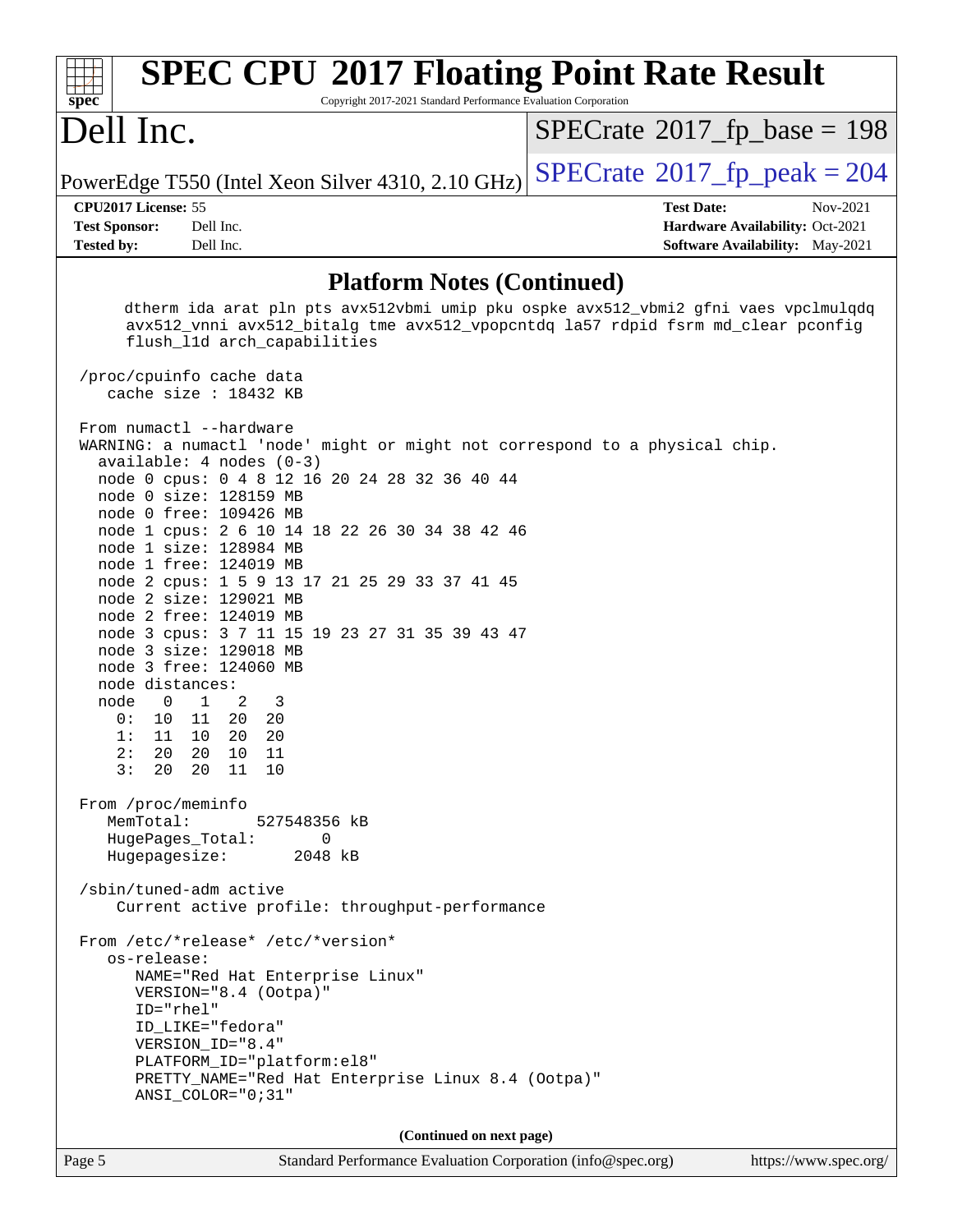| <b>SPEC CPU®2017 Floating Point Rate Result</b><br>Copyright 2017-2021 Standard Performance Evaluation Corporation<br>$spec^*$                                                                                                                                                                                                                                                                                                             |                                                                                                                                |
|--------------------------------------------------------------------------------------------------------------------------------------------------------------------------------------------------------------------------------------------------------------------------------------------------------------------------------------------------------------------------------------------------------------------------------------------|--------------------------------------------------------------------------------------------------------------------------------|
| Dell Inc.                                                                                                                                                                                                                                                                                                                                                                                                                                  | $SPECrate^{\circ}2017$ [p base = 198                                                                                           |
| PowerEdge T550 (Intel Xeon Silver 4310, 2.10 GHz)                                                                                                                                                                                                                                                                                                                                                                                          | $SPECTate$ <sup>®</sup> 2017_fp_peak = 204                                                                                     |
| CPU2017 License: 55<br>Dell Inc.<br><b>Test Sponsor:</b><br>Dell Inc.<br><b>Tested by:</b>                                                                                                                                                                                                                                                                                                                                                 | <b>Test Date:</b><br>Nov-2021<br>Hardware Availability: Oct-2021<br>Software Availability: May-2021                            |
|                                                                                                                                                                                                                                                                                                                                                                                                                                            |                                                                                                                                |
| <b>Platform Notes (Continued)</b>                                                                                                                                                                                                                                                                                                                                                                                                          |                                                                                                                                |
| redhat-release: Red Hat Enterprise Linux release 8.4 (Ootpa)<br>system-release: Red Hat Enterprise Linux release 8.4 (Ootpa)<br>system-release-cpe: cpe:/o:redhat:enterprise_linux:8.4:ga                                                                                                                                                                                                                                                  |                                                                                                                                |
| uname $-a$ :<br>Linux localhost.localdomain 4.18.0-305.el8.x86_64 #1 SMP Thu Apr 29 08:54:30 EDT 2021                                                                                                                                                                                                                                                                                                                                      |                                                                                                                                |
| x86_64 x86_64 x86_64 GNU/Linux                                                                                                                                                                                                                                                                                                                                                                                                             |                                                                                                                                |
| Kernel self-reported vulnerability status:                                                                                                                                                                                                                                                                                                                                                                                                 |                                                                                                                                |
| CVE-2018-12207 (iTLB Multihit):<br>CVE-2018-3620 (L1 Terminal Fault):<br>Microarchitectural Data Sampling:<br>CVE-2017-5754 (Meltdown):<br>CVE-2018-3639 (Speculative Store Bypass):                                                                                                                                                                                                                                                       | Not affected<br>Not affected<br>Not affected<br>Not affected<br>Mitigation: Speculative Store<br>Bypass disabled via prctl and |
| $CVE-2017-5753$ (Spectre variant 1):                                                                                                                                                                                                                                                                                                                                                                                                       | seccomp<br>Mitigation: usercopy/swapgs<br>barriers and __user pointer<br>sanitization                                          |
| $CVE-2017-5715$ (Spectre variant 2):                                                                                                                                                                                                                                                                                                                                                                                                       | Mitigation: Enhanced IBRS, IBPB:<br>conditional, RSB filling                                                                   |
| CVE-2020-0543 (Special Register Buffer Data Sampling): Not affected<br>CVE-2019-11135 (TSX Asynchronous Abort):                                                                                                                                                                                                                                                                                                                            | Not affected                                                                                                                   |
| run-level 3 Nov 6 16:17                                                                                                                                                                                                                                                                                                                                                                                                                    |                                                                                                                                |
| SPEC is set to: /mnt/ramdisk/cpu2017-1.1.8-ic2021.1<br>Size Used Avail Use% Mounted on<br>Filesystem<br>Type<br>27G<br>tmpfs<br>tmpfs 125G                                                                                                                                                                                                                                                                                                 | 99G 22% / mnt/ramdisk                                                                                                          |
| From /sys/devices/virtual/dmi/id<br>Vendor:<br>Dell Inc.<br>Product:<br>PowerEdge T550<br>Product Family: PowerEdge<br>Serial:<br>3LM1509                                                                                                                                                                                                                                                                                                  |                                                                                                                                |
| Additional information from dmidecode 3.2 follows. WARNING: Use caution when you<br>interpret this section. The 'dmidecode' program reads system data which is "intended to<br>allow hardware to be accurately determined", but the intent may not be met, as there are<br>frequent changes to hardware, firmware, and the "DMTF SMBIOS" standard.<br>Memory:<br>16x 002C00B3002C 18ASF4G72PDZ-3G2E1 32 GB 2 rank 3200, configured at 2666 |                                                                                                                                |
| BIOS:<br>BIOS Vendor:<br>Dell Inc.<br>BIOS Version:<br>1.3.7                                                                                                                                                                                                                                                                                                                                                                               |                                                                                                                                |
| (Continued on next page)                                                                                                                                                                                                                                                                                                                                                                                                                   |                                                                                                                                |
| Page 6<br>Standard Performance Evaluation Corporation (info@spec.org)                                                                                                                                                                                                                                                                                                                                                                      | https://www.spec.org/                                                                                                          |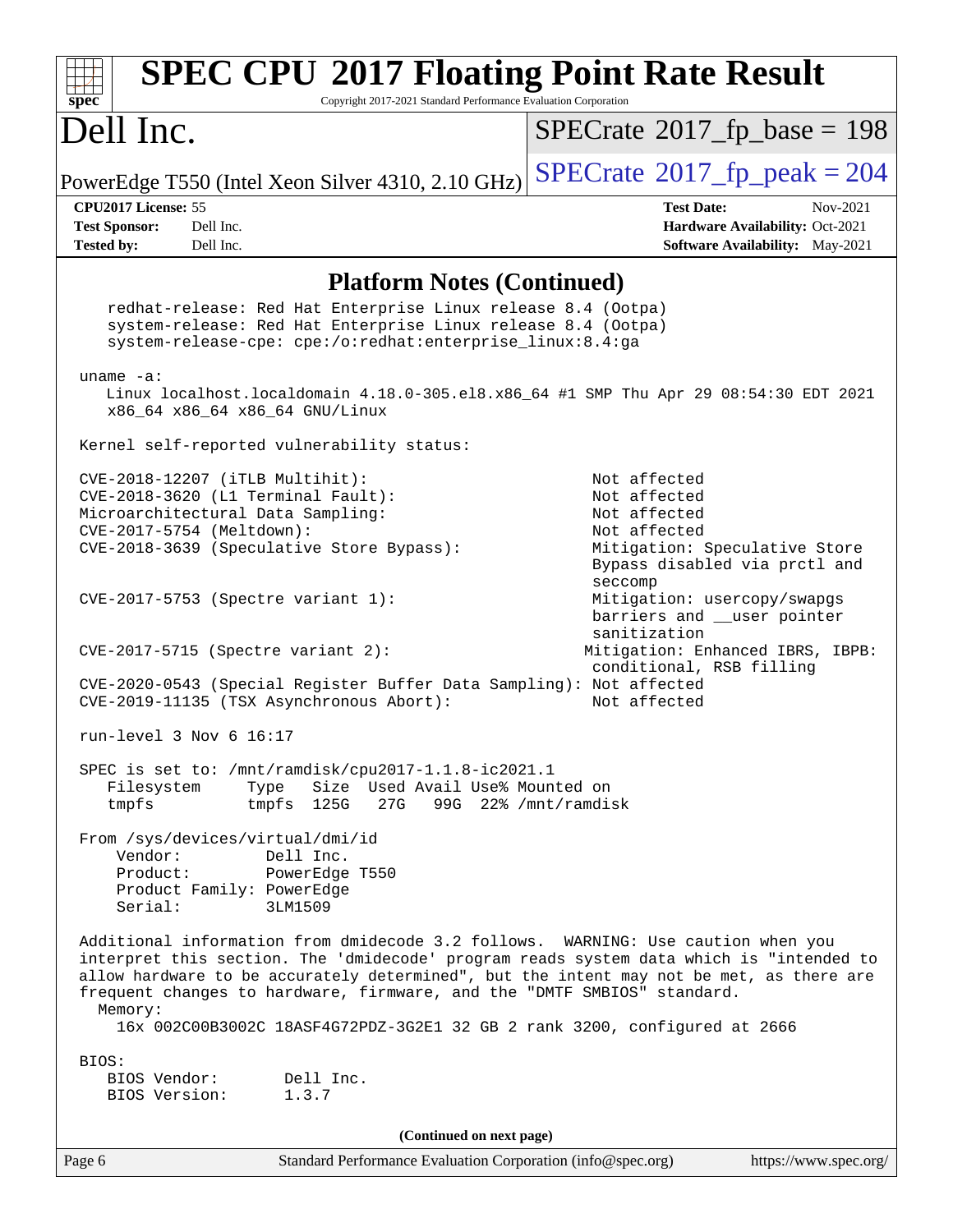| <b>SPEC CPU®2017 Floating Point Rate Result</b><br>Copyright 2017-2021 Standard Performance Evaluation Corporation<br>$spec^*$                                                                |                                                                                                            |
|-----------------------------------------------------------------------------------------------------------------------------------------------------------------------------------------------|------------------------------------------------------------------------------------------------------------|
| Dell Inc.                                                                                                                                                                                     | $SPECrate^{\circ}2017$ fp base = 198                                                                       |
| PowerEdge T550 (Intel Xeon Silver 4310, 2.10 GHz)                                                                                                                                             | $SPECTate@2017fr peak = 204$                                                                               |
| CPU2017 License: 55<br><b>Test Sponsor:</b><br>Dell Inc.<br><b>Tested by:</b><br>Dell Inc.                                                                                                    | <b>Test Date:</b><br>Nov-2021<br>Hardware Availability: Oct-2021<br><b>Software Availability:</b> May-2021 |
| <b>Platform Notes (Continued)</b>                                                                                                                                                             |                                                                                                            |
| 07/30/2021<br>BIOS Date:<br>BIOS Revision:<br>1.3                                                                                                                                             |                                                                                                            |
| (End of data from sysinfo program)                                                                                                                                                            |                                                                                                            |
| <b>Compiler Version Notes</b>                                                                                                                                                                 |                                                                                                            |
| 519.1bm_r(base, peak) 538.imagick_r(base, peak)<br>C<br>544.nab_r(base, peak)                                                                                                                 |                                                                                                            |
| Intel(R) oneAPI DPC++/C++ Compiler for applications running on Intel(R) $64$ ,<br>Version 2021.1 Build 20201113<br>Copyright (C) 1985-2020 Intel Corporation. All rights reserved.            |                                                                                                            |
|                                                                                                                                                                                               |                                                                                                            |
| 508.namd_r(base, peak) 510.parest_r(base, peak)<br>C++                                                                                                                                        |                                                                                                            |
| Intel(R) oneAPI DPC++/C++ Compiler for applications running on Intel(R) 64,<br>Version 2021.1 Build 20201113<br>Copyright (C) 1985-2020 Intel Corporation. All rights reserved.               |                                                                                                            |
| $511. povray_r (peak)$<br>$C++$ , $C$                                                                                                                                                         |                                                                                                            |
| Intel(R) C++ Intel(R) 64 Compiler Classic for applications running on<br>Intel(R) 64, Version 2021.1 Build 20201112_000000<br>Copyright (C) 1985-2020 Intel Corporation. All rights reserved. |                                                                                                            |
| Intel(R) C Intel(R) 64 Compiler Classic for applications running on Intel(R)<br>64, Version 2021.1 Build 20201112_000000<br>Copyright (C) 1985-2020 Intel Corporation. All rights reserved.   |                                                                                                            |
|                                                                                                                                                                                               |                                                                                                            |
| $C++$ , C $\vert$ 511.povray_r(base) 526.blender_r(base, peak)<br>---------                                                                                                                   |                                                                                                            |
| $Intel(R)$ oneAPI DPC++/C++ Compiler for applications running on Intel(R) 64,<br>Version 2021.1 Build 20201113<br>Copyright (C) 1985-2020 Intel Corporation. All rights reserved.             |                                                                                                            |
| Intel(R) oneAPI DPC++/C++ Compiler for applications running on Intel(R) 64,<br>Version 2021.1 Build 20201113<br>Copyright (C) 1985-2020 Intel Corporation. All rights reserved.               |                                                                                                            |
|                                                                                                                                                                                               |                                                                                                            |
| (Continued on next page)                                                                                                                                                                      |                                                                                                            |
| Page 7<br>Standard Performance Evaluation Corporation (info@spec.org)                                                                                                                         | https://www.spec.org/                                                                                      |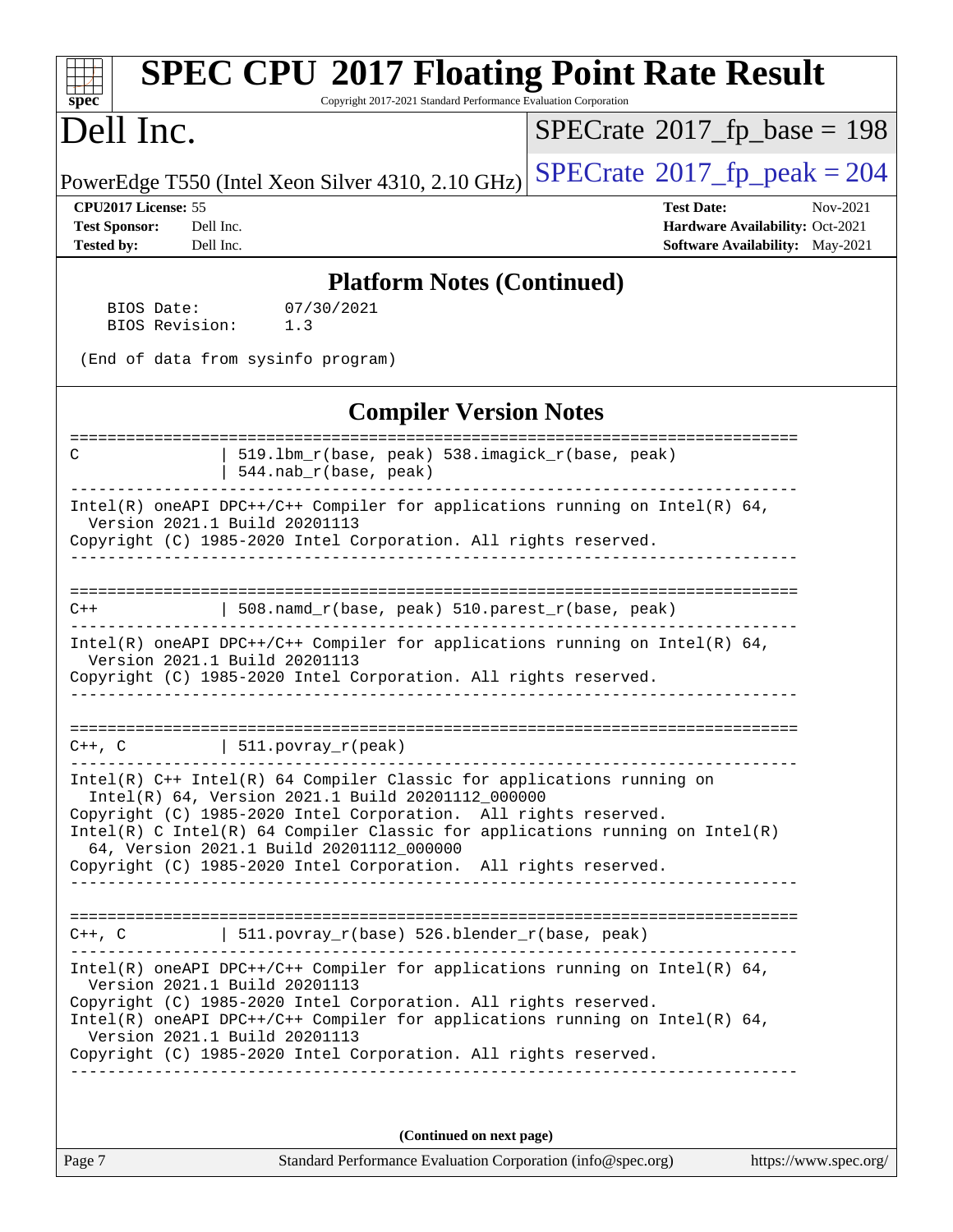| <b>SPEC CPU®2017 Floating Point Rate Result</b><br>Copyright 2017-2021 Standard Performance Evaluation Corporation<br>$s\overline{p}\overline{e}\overline{c}$                                                                                                                                                                                                                                                                                                                                                                                                              |                                                                                                     |
|----------------------------------------------------------------------------------------------------------------------------------------------------------------------------------------------------------------------------------------------------------------------------------------------------------------------------------------------------------------------------------------------------------------------------------------------------------------------------------------------------------------------------------------------------------------------------|-----------------------------------------------------------------------------------------------------|
| Dell Inc.                                                                                                                                                                                                                                                                                                                                                                                                                                                                                                                                                                  | $SPECrate^{\circ}2017$ _fp_base = 198                                                               |
| PowerEdge T550 (Intel Xeon Silver 4310, 2.10 GHz)                                                                                                                                                                                                                                                                                                                                                                                                                                                                                                                          | $SPECrate^{\circ}2017$ _fp_peak = 204                                                               |
| CPU2017 License: 55<br><b>Test Sponsor:</b><br>Dell Inc.<br><b>Tested by:</b><br>Dell Inc.                                                                                                                                                                                                                                                                                                                                                                                                                                                                                 | <b>Test Date:</b><br>Nov-2021<br>Hardware Availability: Oct-2021<br>Software Availability: May-2021 |
| <b>Compiler Version Notes (Continued)</b>                                                                                                                                                                                                                                                                                                                                                                                                                                                                                                                                  |                                                                                                     |
| ====================<br>$ 511.povray_r(peak) $<br>$C++$ , $C$                                                                                                                                                                                                                                                                                                                                                                                                                                                                                                              |                                                                                                     |
| Intel(R) C++ Intel(R) 64 Compiler Classic for applications running on<br>Intel(R) 64, Version 2021.1 Build 20201112_000000<br>Copyright (C) 1985-2020 Intel Corporation. All rights reserved.<br>Intel(R) C Intel(R) 64 Compiler Classic for applications running on Intel(R)<br>64, Version 2021.1 Build 20201112_000000<br>Copyright (C) 1985-2020 Intel Corporation. All rights reserved.                                                                                                                                                                               |                                                                                                     |
| $C++$ , C $\qquad \qquad$ 511.povray_r(base) 526.blender_r(base, peak)                                                                                                                                                                                                                                                                                                                                                                                                                                                                                                     |                                                                                                     |
| Intel(R) oneAPI DPC++/C++ Compiler for applications running on Intel(R) $64$ ,<br>Version 2021.1 Build 20201113<br>Copyright (C) 1985-2020 Intel Corporation. All rights reserved.<br>Intel(R) oneAPI DPC++/C++ Compiler for applications running on Intel(R) $64$ ,<br>Version 2021.1 Build 20201113<br>Copyright (C) 1985-2020 Intel Corporation. All rights reserved.                                                                                                                                                                                                   |                                                                                                     |
| C++, C, Fortran   507.cactuBSSN_r(base, peak)                                                                                                                                                                                                                                                                                                                                                                                                                                                                                                                              | ------------------------------------                                                                |
| Intel(R) oneAPI DPC++/C++ Compiler for applications running on Intel(R) $64$ ,<br>Version 2021.1 Build 20201113<br>Copyright (C) 1985-2020 Intel Corporation. All rights reserved.<br>Intel(R) oneAPI DPC++/C++ Compiler for applications running on Intel(R) 64,<br>Version 2021.1 Build 20201113<br>Copyright (C) 1985-2020 Intel Corporation. All rights reserved.<br>Intel(R) Fortran Intel(R) 64 Compiler Classic for applications running on<br>Intel(R) 64, Version 2021.1 Build 20201112_000000<br>Copyright (C) 1985-2020 Intel Corporation. All rights reserved. |                                                                                                     |
| 503.bwaves_r(base, peak) 549.fotonik3d_r(base, peak)<br>Fortran<br>554.roms_r(base, peak)<br>Intel(R) Fortran Intel(R) 64 Compiler Classic for applications running on                                                                                                                                                                                                                                                                                                                                                                                                     |                                                                                                     |
| Intel(R) 64, Version 2021.1 Build 20201112_000000<br>Copyright (C) 1985-2020 Intel Corporation. All rights reserved.                                                                                                                                                                                                                                                                                                                                                                                                                                                       |                                                                                                     |
| Fortran, C 521.wrf_r(base, peak) 527.cam4_r(base, peak)                                                                                                                                                                                                                                                                                                                                                                                                                                                                                                                    |                                                                                                     |
| (Continued on next page)                                                                                                                                                                                                                                                                                                                                                                                                                                                                                                                                                   |                                                                                                     |
| Page 8<br>Standard Performance Evaluation Corporation (info@spec.org)                                                                                                                                                                                                                                                                                                                                                                                                                                                                                                      | https://www.spec.org/                                                                               |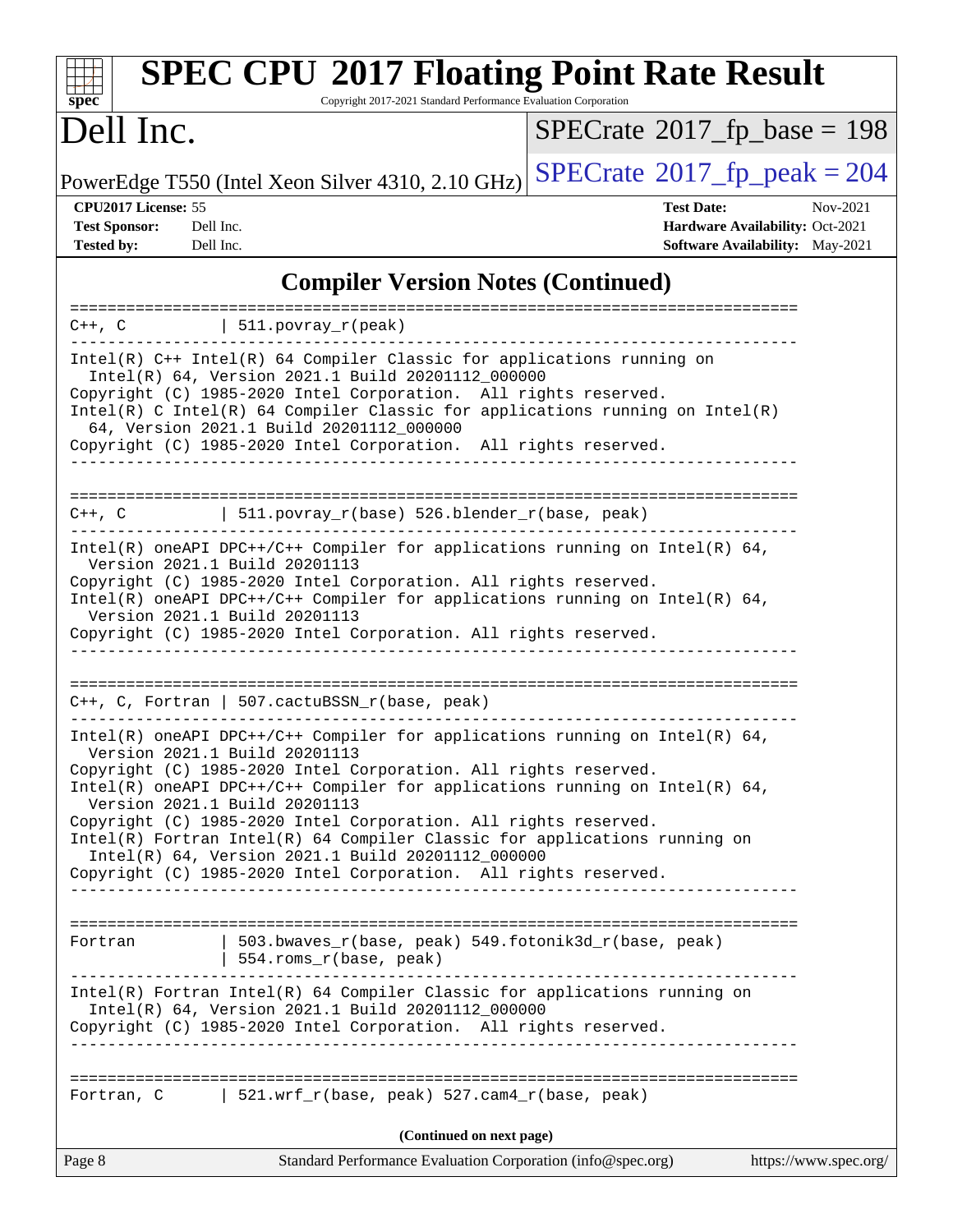|  | spe | U |  |
|--|-----|---|--|

# **[SPEC CPU](http://www.spec.org/auto/cpu2017/Docs/result-fields.html#SPECCPU2017FloatingPointRateResult)[2017 Floating Point Rate Result](http://www.spec.org/auto/cpu2017/Docs/result-fields.html#SPECCPU2017FloatingPointRateResult)**

Copyright 2017-2021 Standard Performance Evaluation Corporation

# Dell Inc.

 $SPECTate$ <sup>®</sup>[2017\\_fp\\_base =](http://www.spec.org/auto/cpu2017/Docs/result-fields.html#SPECrate2017fpbase) 198

PowerEdge T550 (Intel Xeon Silver 4310, 2.10 GHz)  $\left|$  [SPECrate](http://www.spec.org/auto/cpu2017/Docs/result-fields.html#SPECrate2017fppeak)®[2017\\_fp\\_peak = 2](http://www.spec.org/auto/cpu2017/Docs/result-fields.html#SPECrate2017fppeak)04

**[CPU2017 License:](http://www.spec.org/auto/cpu2017/Docs/result-fields.html#CPU2017License)** 55 **[Test Date:](http://www.spec.org/auto/cpu2017/Docs/result-fields.html#TestDate)** Nov-2021 **[Test Sponsor:](http://www.spec.org/auto/cpu2017/Docs/result-fields.html#TestSponsor)** Dell Inc. **[Hardware Availability:](http://www.spec.org/auto/cpu2017/Docs/result-fields.html#HardwareAvailability)** Oct-2021 **[Tested by:](http://www.spec.org/auto/cpu2017/Docs/result-fields.html#Testedby)** Dell Inc. **[Software Availability:](http://www.spec.org/auto/cpu2017/Docs/result-fields.html#SoftwareAvailability)** May-2021

### **[Compiler Version Notes \(Continued\)](http://www.spec.org/auto/cpu2017/Docs/result-fields.html#CompilerVersionNotes)**

------------------------------------------------------------------------------ Intel(R) Fortran Intel(R) 64 Compiler Classic for applications running on Intel(R) 64, Version 2021.1 Build 20201112\_000000 Copyright (C) 1985-2020 Intel Corporation. All rights reserved. Intel(R) oneAPI DPC++/C++ Compiler for applications running on Intel(R) 64, Version 2021.1 Build 20201113 Copyright (C) 1985-2020 Intel Corporation. All rights reserved. ------------------------------------------------------------------------------

### **[Base Compiler Invocation](http://www.spec.org/auto/cpu2017/Docs/result-fields.html#BaseCompilerInvocation)**

[C benchmarks](http://www.spec.org/auto/cpu2017/Docs/result-fields.html#Cbenchmarks): [icx](http://www.spec.org/cpu2017/results/res2021q4/cpu2017-20211122-30225.flags.html#user_CCbase_intel_icx_fe2d28d19ae2a5db7c42fe0f2a2aed77cb715edd4aeb23434404a8be6683fe239869bb6ca8154ca98265c2e3b9226a719a0efe2953a4a7018c379b7010ccf087)

[C++ benchmarks:](http://www.spec.org/auto/cpu2017/Docs/result-fields.html#CXXbenchmarks) [icpx](http://www.spec.org/cpu2017/results/res2021q4/cpu2017-20211122-30225.flags.html#user_CXXbase_intel_icpx_1e918ed14c436bf4b9b7c8bcdd51d4539fc71b3df010bd1e9f8732d9c34c2b2914e48204a846820f3c0ebb4095dea797a5c30b458ac0b6dffac65d78f781f5ca)

[Fortran benchmarks](http://www.spec.org/auto/cpu2017/Docs/result-fields.html#Fortranbenchmarks): [ifort](http://www.spec.org/cpu2017/results/res2021q4/cpu2017-20211122-30225.flags.html#user_FCbase_intel_ifort_8111460550e3ca792625aed983ce982f94888b8b503583aa7ba2b8303487b4d8a21a13e7191a45c5fd58ff318f48f9492884d4413fa793fd88dd292cad7027ca)

[Benchmarks using both Fortran and C](http://www.spec.org/auto/cpu2017/Docs/result-fields.html#BenchmarksusingbothFortranandC): [ifort](http://www.spec.org/cpu2017/results/res2021q4/cpu2017-20211122-30225.flags.html#user_CC_FCbase_intel_ifort_8111460550e3ca792625aed983ce982f94888b8b503583aa7ba2b8303487b4d8a21a13e7191a45c5fd58ff318f48f9492884d4413fa793fd88dd292cad7027ca) [icx](http://www.spec.org/cpu2017/results/res2021q4/cpu2017-20211122-30225.flags.html#user_CC_FCbase_intel_icx_fe2d28d19ae2a5db7c42fe0f2a2aed77cb715edd4aeb23434404a8be6683fe239869bb6ca8154ca98265c2e3b9226a719a0efe2953a4a7018c379b7010ccf087)

[Benchmarks using both C and C++](http://www.spec.org/auto/cpu2017/Docs/result-fields.html#BenchmarksusingbothCandCXX): [icpx](http://www.spec.org/cpu2017/results/res2021q4/cpu2017-20211122-30225.flags.html#user_CC_CXXbase_intel_icpx_1e918ed14c436bf4b9b7c8bcdd51d4539fc71b3df010bd1e9f8732d9c34c2b2914e48204a846820f3c0ebb4095dea797a5c30b458ac0b6dffac65d78f781f5ca) [icx](http://www.spec.org/cpu2017/results/res2021q4/cpu2017-20211122-30225.flags.html#user_CC_CXXbase_intel_icx_fe2d28d19ae2a5db7c42fe0f2a2aed77cb715edd4aeb23434404a8be6683fe239869bb6ca8154ca98265c2e3b9226a719a0efe2953a4a7018c379b7010ccf087)

[Benchmarks using Fortran, C, and C++:](http://www.spec.org/auto/cpu2017/Docs/result-fields.html#BenchmarksusingFortranCandCXX) [icpx](http://www.spec.org/cpu2017/results/res2021q4/cpu2017-20211122-30225.flags.html#user_CC_CXX_FCbase_intel_icpx_1e918ed14c436bf4b9b7c8bcdd51d4539fc71b3df010bd1e9f8732d9c34c2b2914e48204a846820f3c0ebb4095dea797a5c30b458ac0b6dffac65d78f781f5ca) [icx](http://www.spec.org/cpu2017/results/res2021q4/cpu2017-20211122-30225.flags.html#user_CC_CXX_FCbase_intel_icx_fe2d28d19ae2a5db7c42fe0f2a2aed77cb715edd4aeb23434404a8be6683fe239869bb6ca8154ca98265c2e3b9226a719a0efe2953a4a7018c379b7010ccf087) [ifort](http://www.spec.org/cpu2017/results/res2021q4/cpu2017-20211122-30225.flags.html#user_CC_CXX_FCbase_intel_ifort_8111460550e3ca792625aed983ce982f94888b8b503583aa7ba2b8303487b4d8a21a13e7191a45c5fd58ff318f48f9492884d4413fa793fd88dd292cad7027ca)

### **[Base Portability Flags](http://www.spec.org/auto/cpu2017/Docs/result-fields.html#BasePortabilityFlags)**

 503.bwaves\_r: [-DSPEC\\_LP64](http://www.spec.org/cpu2017/results/res2021q4/cpu2017-20211122-30225.flags.html#suite_basePORTABILITY503_bwaves_r_DSPEC_LP64) 507.cactuBSSN\_r: [-DSPEC\\_LP64](http://www.spec.org/cpu2017/results/res2021q4/cpu2017-20211122-30225.flags.html#suite_basePORTABILITY507_cactuBSSN_r_DSPEC_LP64) 508.namd\_r: [-DSPEC\\_LP64](http://www.spec.org/cpu2017/results/res2021q4/cpu2017-20211122-30225.flags.html#suite_basePORTABILITY508_namd_r_DSPEC_LP64) 510.parest\_r: [-DSPEC\\_LP64](http://www.spec.org/cpu2017/results/res2021q4/cpu2017-20211122-30225.flags.html#suite_basePORTABILITY510_parest_r_DSPEC_LP64) 511.povray\_r: [-DSPEC\\_LP64](http://www.spec.org/cpu2017/results/res2021q4/cpu2017-20211122-30225.flags.html#suite_basePORTABILITY511_povray_r_DSPEC_LP64) 519.lbm\_r: [-DSPEC\\_LP64](http://www.spec.org/cpu2017/results/res2021q4/cpu2017-20211122-30225.flags.html#suite_basePORTABILITY519_lbm_r_DSPEC_LP64) 521.wrf\_r: [-DSPEC\\_LP64](http://www.spec.org/cpu2017/results/res2021q4/cpu2017-20211122-30225.flags.html#suite_basePORTABILITY521_wrf_r_DSPEC_LP64) [-DSPEC\\_CASE\\_FLAG](http://www.spec.org/cpu2017/results/res2021q4/cpu2017-20211122-30225.flags.html#b521.wrf_r_baseCPORTABILITY_DSPEC_CASE_FLAG) [-convert big\\_endian](http://www.spec.org/cpu2017/results/res2021q4/cpu2017-20211122-30225.flags.html#user_baseFPORTABILITY521_wrf_r_convert_big_endian_c3194028bc08c63ac5d04de18c48ce6d347e4e562e8892b8bdbdc0214820426deb8554edfa529a3fb25a586e65a3d812c835984020483e7e73212c4d31a38223) 526.blender\_r: [-DSPEC\\_LP64](http://www.spec.org/cpu2017/results/res2021q4/cpu2017-20211122-30225.flags.html#suite_basePORTABILITY526_blender_r_DSPEC_LP64) [-DSPEC\\_LINUX](http://www.spec.org/cpu2017/results/res2021q4/cpu2017-20211122-30225.flags.html#b526.blender_r_baseCPORTABILITY_DSPEC_LINUX) [-funsigned-char](http://www.spec.org/cpu2017/results/res2021q4/cpu2017-20211122-30225.flags.html#user_baseCPORTABILITY526_blender_r_force_uchar_40c60f00ab013830e2dd6774aeded3ff59883ba5a1fc5fc14077f794d777847726e2a5858cbc7672e36e1b067e7e5c1d9a74f7176df07886a243d7cc18edfe67) 527.cam4\_r: [-DSPEC\\_LP64](http://www.spec.org/cpu2017/results/res2021q4/cpu2017-20211122-30225.flags.html#suite_basePORTABILITY527_cam4_r_DSPEC_LP64) [-DSPEC\\_CASE\\_FLAG](http://www.spec.org/cpu2017/results/res2021q4/cpu2017-20211122-30225.flags.html#b527.cam4_r_baseCPORTABILITY_DSPEC_CASE_FLAG) 538.imagick\_r: [-DSPEC\\_LP64](http://www.spec.org/cpu2017/results/res2021q4/cpu2017-20211122-30225.flags.html#suite_basePORTABILITY538_imagick_r_DSPEC_LP64) 544.nab\_r: [-DSPEC\\_LP64](http://www.spec.org/cpu2017/results/res2021q4/cpu2017-20211122-30225.flags.html#suite_basePORTABILITY544_nab_r_DSPEC_LP64) 549.fotonik3d\_r: [-DSPEC\\_LP64](http://www.spec.org/cpu2017/results/res2021q4/cpu2017-20211122-30225.flags.html#suite_basePORTABILITY549_fotonik3d_r_DSPEC_LP64)

**(Continued on next page)**

Page 9 Standard Performance Evaluation Corporation [\(info@spec.org\)](mailto:info@spec.org) <https://www.spec.org/>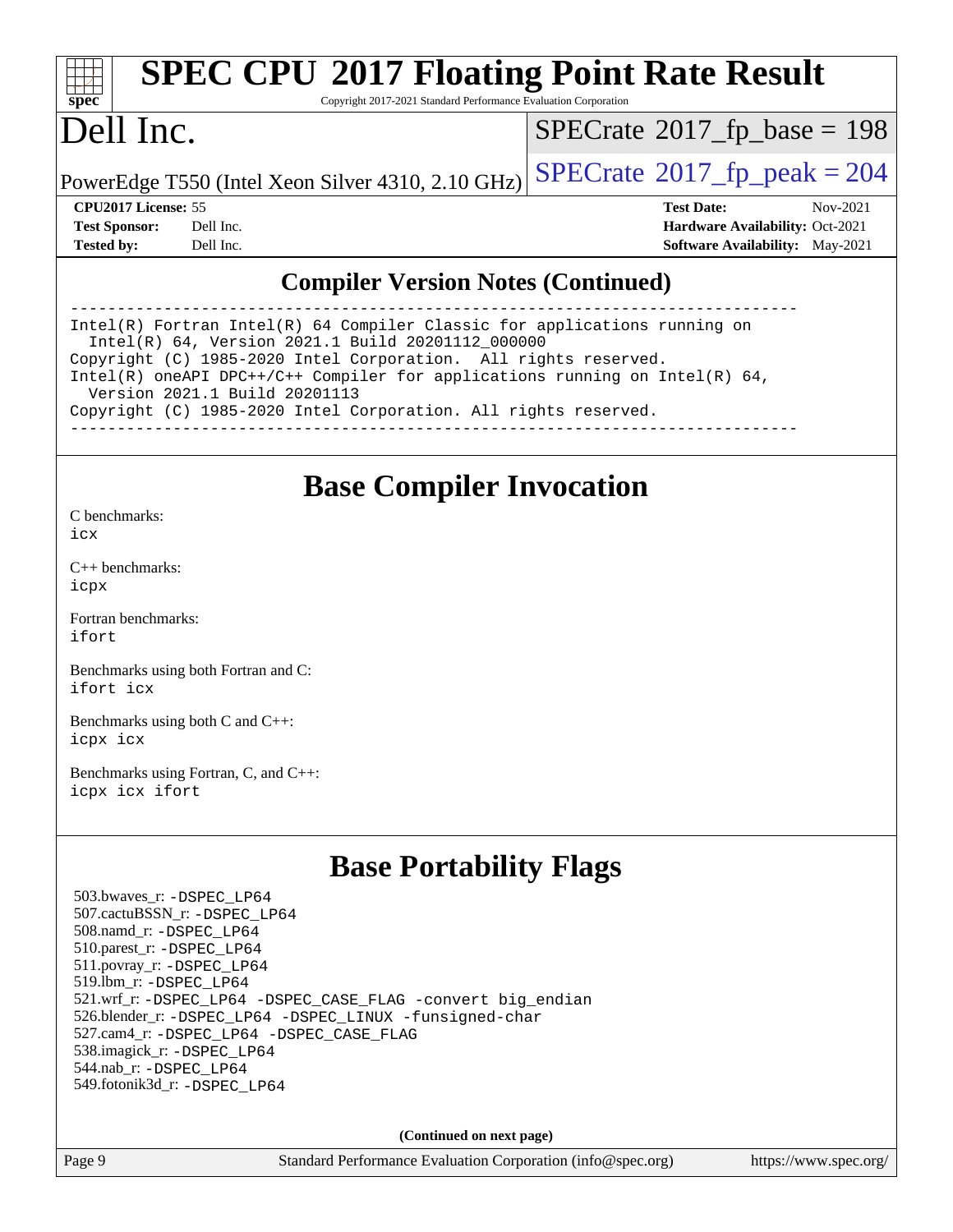### **[spec](http://www.spec.org/) [SPEC CPU](http://www.spec.org/auto/cpu2017/Docs/result-fields.html#SPECCPU2017FloatingPointRateResult)[2017 Floating Point Rate Result](http://www.spec.org/auto/cpu2017/Docs/result-fields.html#SPECCPU2017FloatingPointRateResult)** Copyright 2017-2021 Standard Performance Evaluation Corporation Dell Inc. PowerEdge T550 (Intel Xeon Silver 4310, 2.10 GHz)  $\text{SPECrate}^{\circ}2017$  $\text{SPECrate}^{\circ}2017$  $\text{SPECrate}^{\circ}2017$  fp peak = 204  $SPECTate$ <sup>®</sup>[2017\\_fp\\_base =](http://www.spec.org/auto/cpu2017/Docs/result-fields.html#SPECrate2017fpbase) 198 **[CPU2017 License:](http://www.spec.org/auto/cpu2017/Docs/result-fields.html#CPU2017License)** 55 **[Test Date:](http://www.spec.org/auto/cpu2017/Docs/result-fields.html#TestDate)** Nov-2021

**[Tested by:](http://www.spec.org/auto/cpu2017/Docs/result-fields.html#Testedby)** Dell Inc. Dell Inc. **[Software Availability:](http://www.spec.org/auto/cpu2017/Docs/result-fields.html#SoftwareAvailability)** May-2021

**[Test Sponsor:](http://www.spec.org/auto/cpu2017/Docs/result-fields.html#TestSponsor)** Dell Inc. **[Hardware Availability:](http://www.spec.org/auto/cpu2017/Docs/result-fields.html#HardwareAvailability)** Oct-2021

# **[Base Portability Flags \(Continued\)](http://www.spec.org/auto/cpu2017/Docs/result-fields.html#BasePortabilityFlags)**

554.roms\_r: [-DSPEC\\_LP64](http://www.spec.org/cpu2017/results/res2021q4/cpu2017-20211122-30225.flags.html#suite_basePORTABILITY554_roms_r_DSPEC_LP64)

### **[Base Optimization Flags](http://www.spec.org/auto/cpu2017/Docs/result-fields.html#BaseOptimizationFlags)**

[C benchmarks](http://www.spec.org/auto/cpu2017/Docs/result-fields.html#Cbenchmarks):

```
-w-std=c11-m64-Wl,-z,muldefs-xCORE-AVX512-Ofast-ffast-math
-flto -mfpmath=sse -funroll-loops -qopt-mem-layout-trans=4
-mbranches-within-32B-boundaries -ljemalloc
-L/usr/local/jemalloc64-5.0.1/lib
```
[C++ benchmarks:](http://www.spec.org/auto/cpu2017/Docs/result-fields.html#CXXbenchmarks)

```
-w -m64 -Wl,-z,muldefs -xCORE-AVX512 -Ofast -ffast-math -flto
-mfpmath=sse -funroll-loops -qopt-mem-layout-trans=4
-mbranches-within-32B-boundaries -ljemalloc
-L/usr/local/jemalloc64-5.0.1/lib
```
[Fortran benchmarks](http://www.spec.org/auto/cpu2017/Docs/result-fields.html#Fortranbenchmarks):

```
-w -m64 -Wl,-z,muldefs -xCORE-AVX512 -O3 -ipo -no-prec-div
-qopt-prefetch -ffinite-math-only
-qopt-multiple-gather-scatter-by-shuffles -qopt-mem-layout-trans=4
-nostandard-realloc-lhs -align array32byte -auto
-mbranches-within-32B-boundaries -ljemalloc
-L/usr/local/jemalloc64-5.0.1/lib
```
[Benchmarks using both Fortran and C](http://www.spec.org/auto/cpu2017/Docs/result-fields.html#BenchmarksusingbothFortranandC):

```
-w -m64 -std=c11 -Wl,-z,muldefs -xCORE-AVX512 -Ofast -ffast-math
-flto -mfpmath=sse -funroll-loops -qopt-mem-layout-trans=4 -O3 -ipo
-no-prec-div -qopt-prefetch -ffinite-math-only
-qopt-multiple-gather-scatter-by-shuffles
-mbranches-within-32B-boundaries -nostandard-realloc-lhs
-align array32byte -auto -ljemalloc -L/usr/local/jemalloc64-5.0.1/lib
```
[Benchmarks using both C and C++](http://www.spec.org/auto/cpu2017/Docs/result-fields.html#BenchmarksusingbothCandCXX):

```
-w -m64 -std=c11 -Wl,-z,muldefs -xCORE-AVX512 -Ofast -ffast-math
-flto -mfpmath=sse -funroll-loops -qopt-mem-layout-trans=4
-mbranches-within-32B-boundaries -ljemalloc
-L/usr/local/jemalloc64-5.0.1/lib
```
[Benchmarks using Fortran, C, and C++:](http://www.spec.org/auto/cpu2017/Docs/result-fields.html#BenchmarksusingFortranCandCXX)

```
-w -m64 -std=c11 -Wl,-z,muldefs -xCORE-AVX512 -Ofast -ffast-math
-flto -mfpmath=sse -funroll-loops -qopt-mem-layout-trans=4 -O3
-no-prec-div -qopt-prefetch -ffinite-math-only
-qopt-multiple-gather-scatter-by-shuffles
-mbranches-within-32B-boundaries -nostandard-realloc-lhs
```
**(Continued on next page)**

| Page 10 | Standard Performance Evaluation Corporation (info@spec.org) | https://www.spec.org/ |
|---------|-------------------------------------------------------------|-----------------------|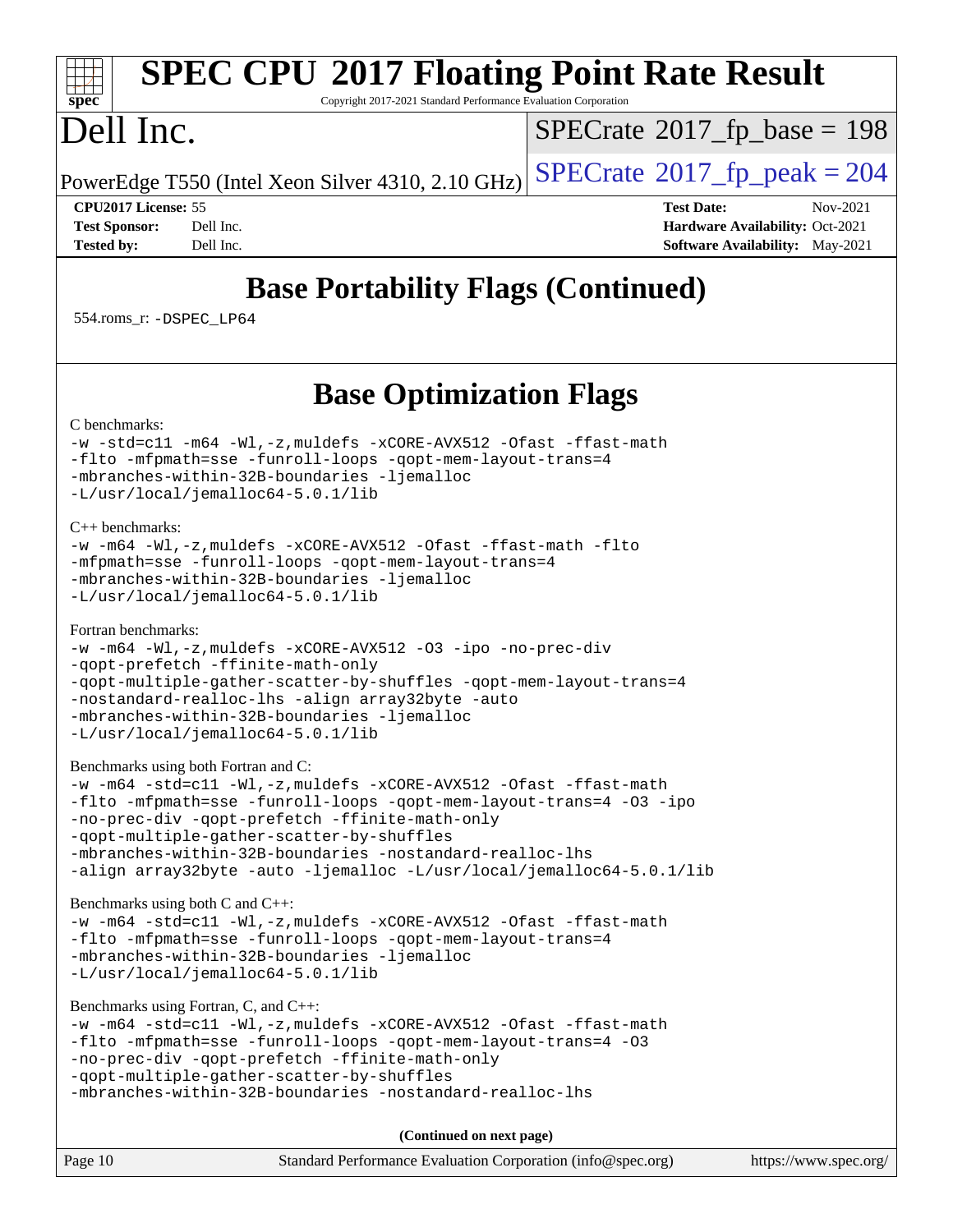### $\pm$   $\prime$ **[spec](http://www.spec.org/)**

# **[SPEC CPU](http://www.spec.org/auto/cpu2017/Docs/result-fields.html#SPECCPU2017FloatingPointRateResult)[2017 Floating Point Rate Result](http://www.spec.org/auto/cpu2017/Docs/result-fields.html#SPECCPU2017FloatingPointRateResult)**

Copyright 2017-2021 Standard Performance Evaluation Corporation

# Dell Inc.

 $SPECTate$ <sup>®</sup>[2017\\_fp\\_base =](http://www.spec.org/auto/cpu2017/Docs/result-fields.html#SPECrate2017fpbase) 198

PowerEdge T550 (Intel Xeon Silver 4310, 2.10 GHz)  $\left|$  [SPECrate](http://www.spec.org/auto/cpu2017/Docs/result-fields.html#SPECrate2017fppeak)®[2017\\_fp\\_peak = 2](http://www.spec.org/auto/cpu2017/Docs/result-fields.html#SPECrate2017fppeak)04

**[CPU2017 License:](http://www.spec.org/auto/cpu2017/Docs/result-fields.html#CPU2017License)** 55 **[Test Date:](http://www.spec.org/auto/cpu2017/Docs/result-fields.html#TestDate)** Nov-2021 **[Test Sponsor:](http://www.spec.org/auto/cpu2017/Docs/result-fields.html#TestSponsor)** Dell Inc. **[Hardware Availability:](http://www.spec.org/auto/cpu2017/Docs/result-fields.html#HardwareAvailability)** Oct-2021 **[Tested by:](http://www.spec.org/auto/cpu2017/Docs/result-fields.html#Testedby)** Dell Inc. **[Software Availability:](http://www.spec.org/auto/cpu2017/Docs/result-fields.html#SoftwareAvailability)** May-2021

# **[Base Optimization Flags \(Continued\)](http://www.spec.org/auto/cpu2017/Docs/result-fields.html#BaseOptimizationFlags)**

[Benchmarks using Fortran, C, and C++](http://www.spec.org/auto/cpu2017/Docs/result-fields.html#BenchmarksusingFortranCandCXX) (continued):

[-align array32byte](http://www.spec.org/cpu2017/results/res2021q4/cpu2017-20211122-30225.flags.html#user_CC_CXX_FCbase_align_array32byte_b982fe038af199962ba9a80c053b8342c548c85b40b8e86eb3cc33dee0d7986a4af373ac2d51c3f7cf710a18d62fdce2948f201cd044323541f22fc0fffc51b6) [-auto](http://www.spec.org/cpu2017/results/res2021q4/cpu2017-20211122-30225.flags.html#user_CC_CXX_FCbase_f-auto) [-ljemalloc](http://www.spec.org/cpu2017/results/res2021q4/cpu2017-20211122-30225.flags.html#user_CC_CXX_FCbase_jemalloc_link_lib_d1249b907c500fa1c0672f44f562e3d0f79738ae9e3c4a9c376d49f265a04b9c99b167ecedbf6711b3085be911c67ff61f150a17b3472be731631ba4d0471706) [-L/usr/local/jemalloc64-5.0.1/lib](http://www.spec.org/cpu2017/results/res2021q4/cpu2017-20211122-30225.flags.html#user_CC_CXX_FCbase_jemalloc_link_path64_1_cc289568b1a6c0fd3b62c91b824c27fcb5af5e8098e6ad028160d21144ef1b8aef3170d2acf0bee98a8da324cfe4f67d0a3d0c4cc4673d993d694dc2a0df248b)

**[Peak Compiler Invocation](http://www.spec.org/auto/cpu2017/Docs/result-fields.html#PeakCompilerInvocation)**

| C benchmarks: |  |
|---------------|--|
| icx           |  |

[C++ benchmarks:](http://www.spec.org/auto/cpu2017/Docs/result-fields.html#CXXbenchmarks) [icpx](http://www.spec.org/cpu2017/results/res2021q4/cpu2017-20211122-30225.flags.html#user_CXXpeak_intel_icpx_1e918ed14c436bf4b9b7c8bcdd51d4539fc71b3df010bd1e9f8732d9c34c2b2914e48204a846820f3c0ebb4095dea797a5c30b458ac0b6dffac65d78f781f5ca)

[Fortran benchmarks](http://www.spec.org/auto/cpu2017/Docs/result-fields.html#Fortranbenchmarks): [ifort](http://www.spec.org/cpu2017/results/res2021q4/cpu2017-20211122-30225.flags.html#user_FCpeak_intel_ifort_8111460550e3ca792625aed983ce982f94888b8b503583aa7ba2b8303487b4d8a21a13e7191a45c5fd58ff318f48f9492884d4413fa793fd88dd292cad7027ca)

[Benchmarks using both Fortran and C](http://www.spec.org/auto/cpu2017/Docs/result-fields.html#BenchmarksusingbothFortranandC): [ifort](http://www.spec.org/cpu2017/results/res2021q4/cpu2017-20211122-30225.flags.html#user_CC_FCpeak_intel_ifort_8111460550e3ca792625aed983ce982f94888b8b503583aa7ba2b8303487b4d8a21a13e7191a45c5fd58ff318f48f9492884d4413fa793fd88dd292cad7027ca) [icx](http://www.spec.org/cpu2017/results/res2021q4/cpu2017-20211122-30225.flags.html#user_CC_FCpeak_intel_icx_fe2d28d19ae2a5db7c42fe0f2a2aed77cb715edd4aeb23434404a8be6683fe239869bb6ca8154ca98265c2e3b9226a719a0efe2953a4a7018c379b7010ccf087)

[Benchmarks using both C and C++](http://www.spec.org/auto/cpu2017/Docs/result-fields.html#BenchmarksusingbothCandCXX):

511.povray\_r: [icpc](http://www.spec.org/cpu2017/results/res2021q4/cpu2017-20211122-30225.flags.html#user_peakCXXLD511_povray_r_intel_icpc_c510b6838c7f56d33e37e94d029a35b4a7bccf4766a728ee175e80a419847e808290a9b78be685c44ab727ea267ec2f070ec5dc83b407c0218cded6866a35d07) [icc](http://www.spec.org/cpu2017/results/res2021q4/cpu2017-20211122-30225.flags.html#user_peakCC511_povray_r_intel_icc_66fc1ee009f7361af1fbd72ca7dcefbb700085f36577c54f309893dd4ec40d12360134090235512931783d35fd58c0460139e722d5067c5574d8eaf2b3e37e92)

526.blender\_r: [icpx](http://www.spec.org/cpu2017/results/res2021q4/cpu2017-20211122-30225.flags.html#user_peakCXXLD526_blender_r_intel_icpx_1e918ed14c436bf4b9b7c8bcdd51d4539fc71b3df010bd1e9f8732d9c34c2b2914e48204a846820f3c0ebb4095dea797a5c30b458ac0b6dffac65d78f781f5ca) [icx](http://www.spec.org/cpu2017/results/res2021q4/cpu2017-20211122-30225.flags.html#user_peakCC526_blender_r_intel_icx_fe2d28d19ae2a5db7c42fe0f2a2aed77cb715edd4aeb23434404a8be6683fe239869bb6ca8154ca98265c2e3b9226a719a0efe2953a4a7018c379b7010ccf087)

[Benchmarks using Fortran, C, and C++:](http://www.spec.org/auto/cpu2017/Docs/result-fields.html#BenchmarksusingFortranCandCXX) [icpx](http://www.spec.org/cpu2017/results/res2021q4/cpu2017-20211122-30225.flags.html#user_CC_CXX_FCpeak_intel_icpx_1e918ed14c436bf4b9b7c8bcdd51d4539fc71b3df010bd1e9f8732d9c34c2b2914e48204a846820f3c0ebb4095dea797a5c30b458ac0b6dffac65d78f781f5ca) [icx](http://www.spec.org/cpu2017/results/res2021q4/cpu2017-20211122-30225.flags.html#user_CC_CXX_FCpeak_intel_icx_fe2d28d19ae2a5db7c42fe0f2a2aed77cb715edd4aeb23434404a8be6683fe239869bb6ca8154ca98265c2e3b9226a719a0efe2953a4a7018c379b7010ccf087) [ifort](http://www.spec.org/cpu2017/results/res2021q4/cpu2017-20211122-30225.flags.html#user_CC_CXX_FCpeak_intel_ifort_8111460550e3ca792625aed983ce982f94888b8b503583aa7ba2b8303487b4d8a21a13e7191a45c5fd58ff318f48f9492884d4413fa793fd88dd292cad7027ca)

### **[Peak Portability Flags](http://www.spec.org/auto/cpu2017/Docs/result-fields.html#PeakPortabilityFlags)**

Same as Base Portability Flags

# **[Peak Optimization Flags](http://www.spec.org/auto/cpu2017/Docs/result-fields.html#PeakOptimizationFlags)**

[C benchmarks](http://www.spec.org/auto/cpu2017/Docs/result-fields.html#Cbenchmarks):

519.lbm\_r: basepeak = yes

538.imagick\_r: basepeak = yes

 544.nab\_r: [-w](http://www.spec.org/cpu2017/results/res2021q4/cpu2017-20211122-30225.flags.html#user_peakCCLD544_nab_r_supress_warning_66fb2c4e5c1dd10f38bdd29623979399e5ae75ae6e5453792d82ef66afed381df4a8602f92cac8d2ea0fffa7b93b4b1ccb9ecad4af01c9b2fe338b2082ae3859) [-std=c11](http://www.spec.org/cpu2017/results/res2021q4/cpu2017-20211122-30225.flags.html#user_peakCCLD544_nab_r_std-icc-std_0e1c27790398a4642dfca32ffe6c27b5796f9c2d2676156f2e42c9c44eaad0c049b1cdb667a270c34d979996257aeb8fc440bfb01818dbc9357bd9d174cb8524) [-m64](http://www.spec.org/cpu2017/results/res2021q4/cpu2017-20211122-30225.flags.html#user_peakCCLD544_nab_r_m64-icc) [-Wl,-z,muldefs](http://www.spec.org/cpu2017/results/res2021q4/cpu2017-20211122-30225.flags.html#user_peakEXTRA_LDFLAGS544_nab_r_link_force_multiple1_b4cbdb97b34bdee9ceefcfe54f4c8ea74255f0b02a4b23e853cdb0e18eb4525ac79b5a88067c842dd0ee6996c24547a27a4b99331201badda8798ef8a743f577) [-xCORE-AVX512](http://www.spec.org/cpu2017/results/res2021q4/cpu2017-20211122-30225.flags.html#user_peakCOPTIMIZE544_nab_r_f-xCORE-AVX512) [-flto](http://www.spec.org/cpu2017/results/res2021q4/cpu2017-20211122-30225.flags.html#user_peakCOPTIMIZE544_nab_r_f-flto) [-Ofast](http://www.spec.org/cpu2017/results/res2021q4/cpu2017-20211122-30225.flags.html#user_peakCOPTIMIZE544_nab_r_f-Ofast) [-qopt-mem-layout-trans=4](http://www.spec.org/cpu2017/results/res2021q4/cpu2017-20211122-30225.flags.html#user_peakCOPTIMIZE544_nab_r_f-qopt-mem-layout-trans_fa39e755916c150a61361b7846f310bcdf6f04e385ef281cadf3647acec3f0ae266d1a1d22d972a7087a248fd4e6ca390a3634700869573d231a252c784941a8)

**(Continued on next page)**

Page 11 Standard Performance Evaluation Corporation [\(info@spec.org\)](mailto:info@spec.org) <https://www.spec.org/>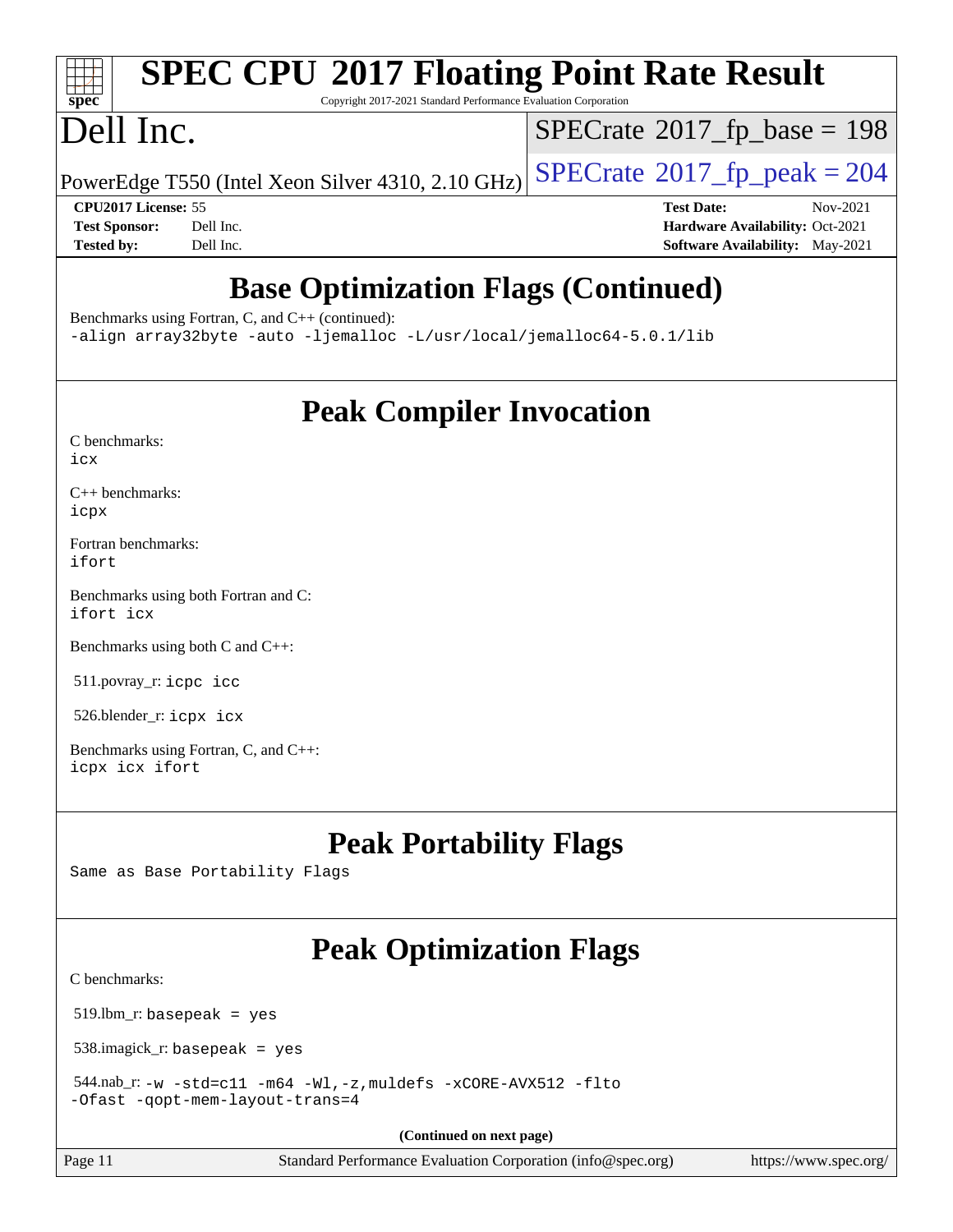### **[spec](http://www.spec.org/) [SPEC CPU](http://www.spec.org/auto/cpu2017/Docs/result-fields.html#SPECCPU2017FloatingPointRateResult)[2017 Floating Point Rate Result](http://www.spec.org/auto/cpu2017/Docs/result-fields.html#SPECCPU2017FloatingPointRateResult)** Copyright 2017-2021 Standard Performance Evaluation Corporation Dell Inc. PowerEdge T550 (Intel Xeon Silver 4310, 2.10 GHz)  $\left|$  [SPECrate](http://www.spec.org/auto/cpu2017/Docs/result-fields.html#SPECrate2017fppeak)®[2017\\_fp\\_peak = 2](http://www.spec.org/auto/cpu2017/Docs/result-fields.html#SPECrate2017fppeak)04  $SPECTate$ <sup>®</sup>[2017\\_fp\\_base =](http://www.spec.org/auto/cpu2017/Docs/result-fields.html#SPECrate2017fpbase) 198 **[CPU2017 License:](http://www.spec.org/auto/cpu2017/Docs/result-fields.html#CPU2017License)** 55 **[Test Date:](http://www.spec.org/auto/cpu2017/Docs/result-fields.html#TestDate)** Nov-2021 **[Test Sponsor:](http://www.spec.org/auto/cpu2017/Docs/result-fields.html#TestSponsor)** Dell Inc. **[Hardware Availability:](http://www.spec.org/auto/cpu2017/Docs/result-fields.html#HardwareAvailability)** Oct-2021 **[Tested by:](http://www.spec.org/auto/cpu2017/Docs/result-fields.html#Testedby)** Dell Inc. **[Software Availability:](http://www.spec.org/auto/cpu2017/Docs/result-fields.html#SoftwareAvailability)** May-2021 **[Peak Optimization Flags \(Continued\)](http://www.spec.org/auto/cpu2017/Docs/result-fields.html#PeakOptimizationFlags)** 544.nab\_r (continued): [-fimf-accuracy-bits=14:sqrt](http://www.spec.org/cpu2017/results/res2021q4/cpu2017-20211122-30225.flags.html#user_peakEXTRA_OPTIMIZE544_nab_r_f-imf-accuracy-bits_dec3764af0c61f52590ca8f859bc2b38948cb3a9f4bd45f959a8dd6743142ff5c0d5c89fdfba8d7c6d41a5122d7dc4d32797a5effd20a981baa30839b7373d7d) [-mbranches-within-32B-boundaries](http://www.spec.org/cpu2017/results/res2021q4/cpu2017-20211122-30225.flags.html#user_peakEXTRA_COPTIMIZE544_nab_r_f-mbranches-within-32B-boundaries) [-ljemalloc](http://www.spec.org/cpu2017/results/res2021q4/cpu2017-20211122-30225.flags.html#user_peakEXTRA_LIBS544_nab_r_jemalloc_link_lib_d1249b907c500fa1c0672f44f562e3d0f79738ae9e3c4a9c376d49f265a04b9c99b167ecedbf6711b3085be911c67ff61f150a17b3472be731631ba4d0471706) [-L/usr/local/jemalloc64-5.0.1/lib](http://www.spec.org/cpu2017/results/res2021q4/cpu2017-20211122-30225.flags.html#user_peakEXTRA_LIBS544_nab_r_jemalloc_link_path64_1_cc289568b1a6c0fd3b62c91b824c27fcb5af5e8098e6ad028160d21144ef1b8aef3170d2acf0bee98a8da324cfe4f67d0a3d0c4cc4673d993d694dc2a0df248b) [C++ benchmarks:](http://www.spec.org/auto/cpu2017/Docs/result-fields.html#CXXbenchmarks) 508.namd\_r: basepeak = yes 510.parest\_r: [-w](http://www.spec.org/cpu2017/results/res2021q4/cpu2017-20211122-30225.flags.html#user_peakCXXLD510_parest_r_supress_warning_66fb2c4e5c1dd10f38bdd29623979399e5ae75ae6e5453792d82ef66afed381df4a8602f92cac8d2ea0fffa7b93b4b1ccb9ecad4af01c9b2fe338b2082ae3859) [-m64](http://www.spec.org/cpu2017/results/res2021q4/cpu2017-20211122-30225.flags.html#user_peakCXXLD510_parest_r_m64-icc) [-Wl,-z,muldefs](http://www.spec.org/cpu2017/results/res2021q4/cpu2017-20211122-30225.flags.html#user_peakEXTRA_LDFLAGS510_parest_r_link_force_multiple1_b4cbdb97b34bdee9ceefcfe54f4c8ea74255f0b02a4b23e853cdb0e18eb4525ac79b5a88067c842dd0ee6996c24547a27a4b99331201badda8798ef8a743f577) [-xCORE-AVX512](http://www.spec.org/cpu2017/results/res2021q4/cpu2017-20211122-30225.flags.html#user_peakCXXOPTIMIZE510_parest_r_f-xCORE-AVX512) [-Ofast](http://www.spec.org/cpu2017/results/res2021q4/cpu2017-20211122-30225.flags.html#user_peakCXXOPTIMIZE510_parest_r_f-Ofast) [-ffast-math](http://www.spec.org/cpu2017/results/res2021q4/cpu2017-20211122-30225.flags.html#user_peakCXXOPTIMIZE510_parest_r_f-ffast-math) [-flto](http://www.spec.org/cpu2017/results/res2021q4/cpu2017-20211122-30225.flags.html#user_peakCXXOPTIMIZE510_parest_r_f-flto) [-mfpmath=sse](http://www.spec.org/cpu2017/results/res2021q4/cpu2017-20211122-30225.flags.html#user_peakCXXOPTIMIZE510_parest_r_f-mfpmath_70eb8fac26bde974f8ab713bc9086c5621c0b8d2f6c86f38af0bd7062540daf19db5f3a066d8c6684be05d84c9b6322eb3b5be6619d967835195b93d6c02afa1) [-funroll-loops](http://www.spec.org/cpu2017/results/res2021q4/cpu2017-20211122-30225.flags.html#user_peakCXXOPTIMIZE510_parest_r_f-funroll-loops) [-qopt-mem-layout-trans=4](http://www.spec.org/cpu2017/results/res2021q4/cpu2017-20211122-30225.flags.html#user_peakCXXOPTIMIZE510_parest_r_f-qopt-mem-layout-trans_fa39e755916c150a61361b7846f310bcdf6f04e385ef281cadf3647acec3f0ae266d1a1d22d972a7087a248fd4e6ca390a3634700869573d231a252c784941a8) [-mbranches-within-32B-boundaries](http://www.spec.org/cpu2017/results/res2021q4/cpu2017-20211122-30225.flags.html#user_peakEXTRA_CXXOPTIMIZE510_parest_r_f-mbranches-within-32B-boundaries) [-ljemalloc](http://www.spec.org/cpu2017/results/res2021q4/cpu2017-20211122-30225.flags.html#user_peakEXTRA_LIBS510_parest_r_jemalloc_link_lib_d1249b907c500fa1c0672f44f562e3d0f79738ae9e3c4a9c376d49f265a04b9c99b167ecedbf6711b3085be911c67ff61f150a17b3472be731631ba4d0471706) [-L/usr/local/jemalloc64-5.0.1/lib](http://www.spec.org/cpu2017/results/res2021q4/cpu2017-20211122-30225.flags.html#user_peakEXTRA_LIBS510_parest_r_jemalloc_link_path64_1_cc289568b1a6c0fd3b62c91b824c27fcb5af5e8098e6ad028160d21144ef1b8aef3170d2acf0bee98a8da324cfe4f67d0a3d0c4cc4673d993d694dc2a0df248b) [Fortran benchmarks](http://www.spec.org/auto/cpu2017/Docs/result-fields.html#Fortranbenchmarks): 503.bwaves\_r: basepeak = yes 549.fotonik3d\_r: basepeak = yes 554.roms\_r: [-w](http://www.spec.org/cpu2017/results/res2021q4/cpu2017-20211122-30225.flags.html#user_peakFCLD554_roms_r_supress_warning_66fb2c4e5c1dd10f38bdd29623979399e5ae75ae6e5453792d82ef66afed381df4a8602f92cac8d2ea0fffa7b93b4b1ccb9ecad4af01c9b2fe338b2082ae3859) [-m64](http://www.spec.org/cpu2017/results/res2021q4/cpu2017-20211122-30225.flags.html#user_peakFCLD554_roms_r_m64-icc) [-Wl,-z,muldefs](http://www.spec.org/cpu2017/results/res2021q4/cpu2017-20211122-30225.flags.html#user_peakEXTRA_LDFLAGS554_roms_r_link_force_multiple1_b4cbdb97b34bdee9ceefcfe54f4c8ea74255f0b02a4b23e853cdb0e18eb4525ac79b5a88067c842dd0ee6996c24547a27a4b99331201badda8798ef8a743f577) [-xCORE-AVX512](http://www.spec.org/cpu2017/results/res2021q4/cpu2017-20211122-30225.flags.html#user_peakFOPTIMIZE554_roms_r_f-xCORE-AVX512) [-O3](http://www.spec.org/cpu2017/results/res2021q4/cpu2017-20211122-30225.flags.html#user_peakFOPTIMIZE554_roms_r_f-O3) [-ipo](http://www.spec.org/cpu2017/results/res2021q4/cpu2017-20211122-30225.flags.html#user_peakFOPTIMIZE554_roms_r_f-ipo) [-no-prec-div](http://www.spec.org/cpu2017/results/res2021q4/cpu2017-20211122-30225.flags.html#user_peakFOPTIMIZE554_roms_r_f-no-prec-div) [-qopt-prefetch](http://www.spec.org/cpu2017/results/res2021q4/cpu2017-20211122-30225.flags.html#user_peakFOPTIMIZE554_roms_r_f-qopt-prefetch) [-ffinite-math-only](http://www.spec.org/cpu2017/results/res2021q4/cpu2017-20211122-30225.flags.html#user_peakFOPTIMIZE554_roms_r_f_finite_math_only_cb91587bd2077682c4b38af759c288ed7c732db004271a9512da14a4f8007909a5f1427ecbf1a0fb78ff2a814402c6114ac565ca162485bbcae155b5e4258871) [-qopt-multiple-gather-scatter-by-shuffles](http://www.spec.org/cpu2017/results/res2021q4/cpu2017-20211122-30225.flags.html#user_peakFOPTIMIZE554_roms_r_f-qopt-multiple-gather-scatter-by-shuffles) [-qopt-mem-layout-trans=4](http://www.spec.org/cpu2017/results/res2021q4/cpu2017-20211122-30225.flags.html#user_peakFOPTIMIZE554_roms_r_f-qopt-mem-layout-trans_fa39e755916c150a61361b7846f310bcdf6f04e385ef281cadf3647acec3f0ae266d1a1d22d972a7087a248fd4e6ca390a3634700869573d231a252c784941a8) [-nostandard-realloc-lhs](http://www.spec.org/cpu2017/results/res2021q4/cpu2017-20211122-30225.flags.html#user_peakEXTRA_FOPTIMIZE554_roms_r_f_2003_std_realloc_82b4557e90729c0f113870c07e44d33d6f5a304b4f63d4c15d2d0f1fab99f5daaed73bdb9275d9ae411527f28b936061aa8b9c8f2d63842963b95c9dd6426b8a) [-align array32byte](http://www.spec.org/cpu2017/results/res2021q4/cpu2017-20211122-30225.flags.html#user_peakEXTRA_FOPTIMIZE554_roms_r_align_array32byte_b982fe038af199962ba9a80c053b8342c548c85b40b8e86eb3cc33dee0d7986a4af373ac2d51c3f7cf710a18d62fdce2948f201cd044323541f22fc0fffc51b6) [-auto](http://www.spec.org/cpu2017/results/res2021q4/cpu2017-20211122-30225.flags.html#user_peakEXTRA_FOPTIMIZE554_roms_r_f-auto) [-mbranches-within-32B-boundaries](http://www.spec.org/cpu2017/results/res2021q4/cpu2017-20211122-30225.flags.html#user_peakEXTRA_FOPTIMIZE554_roms_r_f-mbranches-within-32B-boundaries) [-ljemalloc](http://www.spec.org/cpu2017/results/res2021q4/cpu2017-20211122-30225.flags.html#user_peakEXTRA_LIBS554_roms_r_jemalloc_link_lib_d1249b907c500fa1c0672f44f562e3d0f79738ae9e3c4a9c376d49f265a04b9c99b167ecedbf6711b3085be911c67ff61f150a17b3472be731631ba4d0471706) [-L/usr/local/jemalloc64-5.0.1/lib](http://www.spec.org/cpu2017/results/res2021q4/cpu2017-20211122-30225.flags.html#user_peakEXTRA_LIBS554_roms_r_jemalloc_link_path64_1_cc289568b1a6c0fd3b62c91b824c27fcb5af5e8098e6ad028160d21144ef1b8aef3170d2acf0bee98a8da324cfe4f67d0a3d0c4cc4673d993d694dc2a0df248b) [Benchmarks using both Fortran and C](http://www.spec.org/auto/cpu2017/Docs/result-fields.html#BenchmarksusingbothFortranandC):  $521.wrf$  r: basepeak = yes 527.cam4\_r: basepeak = yes [Benchmarks using both C and C++](http://www.spec.org/auto/cpu2017/Docs/result-fields.html#BenchmarksusingbothCandCXX): 511.povray\_r: [-prof-gen](http://www.spec.org/cpu2017/results/res2021q4/cpu2017-20211122-30225.flags.html#user_peakPASS1_CFLAGSPASS1_CXXFLAGSPASS1_LDFLAGS511_povray_r_prof_gen_5aa4926d6013ddb2a31985c654b3eb18169fc0c6952a63635c234f711e6e63dd76e94ad52365559451ec499a2cdb89e4dc58ba4c67ef54ca681ffbe1461d6b36)(pass 1) [-prof-use](http://www.spec.org/cpu2017/results/res2021q4/cpu2017-20211122-30225.flags.html#user_peakPASS2_CFLAGSPASS2_CXXFLAGSPASS2_LDFLAGS511_povray_r_prof_use_1a21ceae95f36a2b53c25747139a6c16ca95bd9def2a207b4f0849963b97e94f5260e30a0c64f4bb623698870e679ca08317ef8150905d41bd88c6f78df73f19)(pass 2) [-xCORE-AVX512](http://www.spec.org/cpu2017/results/res2021q4/cpu2017-20211122-30225.flags.html#user_peakCOPTIMIZECXXOPTIMIZE511_povray_r_f-xCORE-AVX512) [-O3](http://www.spec.org/cpu2017/results/res2021q4/cpu2017-20211122-30225.flags.html#user_peakCOPTIMIZECXXOPTIMIZE511_povray_r_f-O3) [-ipo](http://www.spec.org/cpu2017/results/res2021q4/cpu2017-20211122-30225.flags.html#user_peakCOPTIMIZECXXOPTIMIZE511_povray_r_f-ipo) [-no-prec-div](http://www.spec.org/cpu2017/results/res2021q4/cpu2017-20211122-30225.flags.html#user_peakCOPTIMIZECXXOPTIMIZE511_povray_r_f-no-prec-div) [-qopt-prefetch](http://www.spec.org/cpu2017/results/res2021q4/cpu2017-20211122-30225.flags.html#user_peakCOPTIMIZECXXOPTIMIZE511_povray_r_f-qopt-prefetch) [-ffinite-math-only](http://www.spec.org/cpu2017/results/res2021q4/cpu2017-20211122-30225.flags.html#user_peakCOPTIMIZECXXOPTIMIZE511_povray_r_f_finite_math_only_cb91587bd2077682c4b38af759c288ed7c732db004271a9512da14a4f8007909a5f1427ecbf1a0fb78ff2a814402c6114ac565ca162485bbcae155b5e4258871) [-qopt-multiple-gather-scatter-by-shuffles](http://www.spec.org/cpu2017/results/res2021q4/cpu2017-20211122-30225.flags.html#user_peakCOPTIMIZECXXOPTIMIZE511_povray_r_f-qopt-multiple-gather-scatter-by-shuffles) [-qopt-mem-layout-trans=4](http://www.spec.org/cpu2017/results/res2021q4/cpu2017-20211122-30225.flags.html#user_peakCOPTIMIZECXXOPTIMIZE511_povray_r_f-qopt-mem-layout-trans_fa39e755916c150a61361b7846f310bcdf6f04e385ef281cadf3647acec3f0ae266d1a1d22d972a7087a248fd4e6ca390a3634700869573d231a252c784941a8) [-mbranches-within-32B-boundaries](http://www.spec.org/cpu2017/results/res2021q4/cpu2017-20211122-30225.flags.html#user_peakEXTRA_COPTIMIZEEXTRA_CXXOPTIMIZE511_povray_r_f-mbranches-within-32B-boundaries) [-L/usr/local/jemalloc64-5.0.1/lib](http://www.spec.org/cpu2017/results/res2021q4/cpu2017-20211122-30225.flags.html#user_peakEXTRA_LIBS511_povray_r_jemalloc_link_path64_1_cc289568b1a6c0fd3b62c91b824c27fcb5af5e8098e6ad028160d21144ef1b8aef3170d2acf0bee98a8da324cfe4f67d0a3d0c4cc4673d993d694dc2a0df248b) [-ljemalloc](http://www.spec.org/cpu2017/results/res2021q4/cpu2017-20211122-30225.flags.html#user_peakEXTRA_LIBS511_povray_r_jemalloc_link_lib_d1249b907c500fa1c0672f44f562e3d0f79738ae9e3c4a9c376d49f265a04b9c99b167ecedbf6711b3085be911c67ff61f150a17b3472be731631ba4d0471706) 526.blender\_r: basepeak = yes [Benchmarks using Fortran, C, and C++:](http://www.spec.org/auto/cpu2017/Docs/result-fields.html#BenchmarksusingFortranCandCXX) **(Continued on next page)**